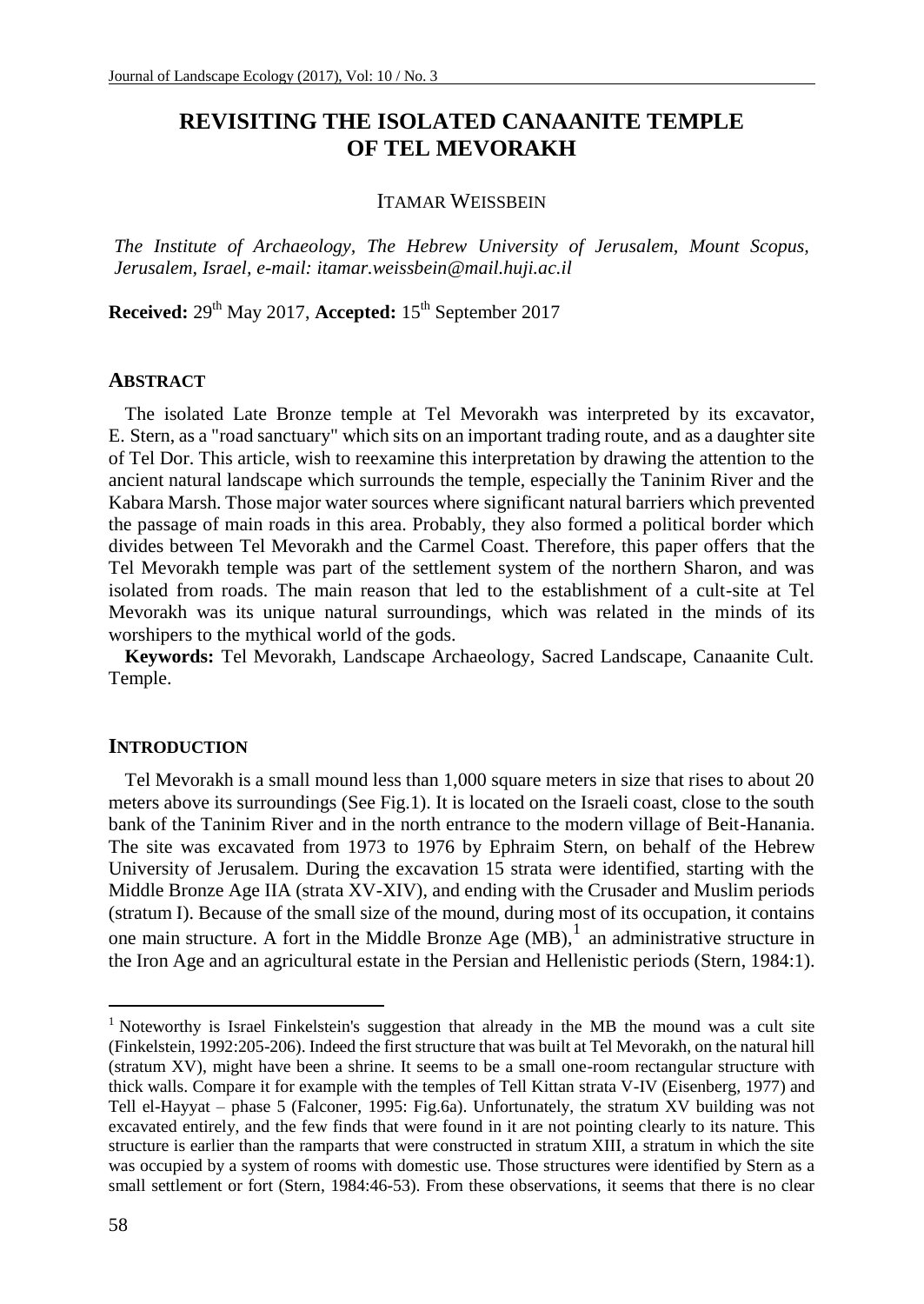

**Fig. 1: Tel Mevorakh, view to the southeast**

The Late Bronze Age (LB) is represented by three strata, XI to IX.<sup>2</sup> In each of these, the mound was occupied by a single building that was identified by the excavator as a temple based on its architecture and finds (ibid: 4-9). The best-preserved temple is the earliest one of stratum XI ( $15<sup>th</sup>$  century BCE - See Fig.2). It's a small one-room structure,  $10 \times 5$  meters in size, with benches alongside its walls, and a raised platform in its northwest corner which was probably the focus of the cult. Although most the building was exposed its entrance was not found. It's located probably at the unexcavated area in the east of the building. Around the temple, patches of pavement were found representing a large open courtyard that surrounds the shrine and was bordered by the MB ramparts from three sides and by an LB *temenos*-wall in the east. This temple was destroyed and restored shortly after in stratum X (ibid: 4-6, 28, Fig.24; Stern, 1977:89). The temple of Stratum X ( $14<sup>th</sup>$  century BCE) was based on the walls of its predecessor and can be seen as a second stage of the same temple with some renovations and additions (Stern, 1984:6-8, 28, Fig.23).

continuity of cult in Tel Mevorakh from the MB (if indeed the structure of stratum XV was a shrine) to the LB.

<sup>&</sup>lt;sup>2</sup> Stern also mention a fourth LB stratum, which is later then stratum IX and earlier then VIII (11<sup>th</sup> century BCE). This unnamed stratum was represented by poorly constructed walls of unclear nature and was dated by Stern to the later part of the  $13<sup>th</sup>$  century BCE (Stern, 1984:9).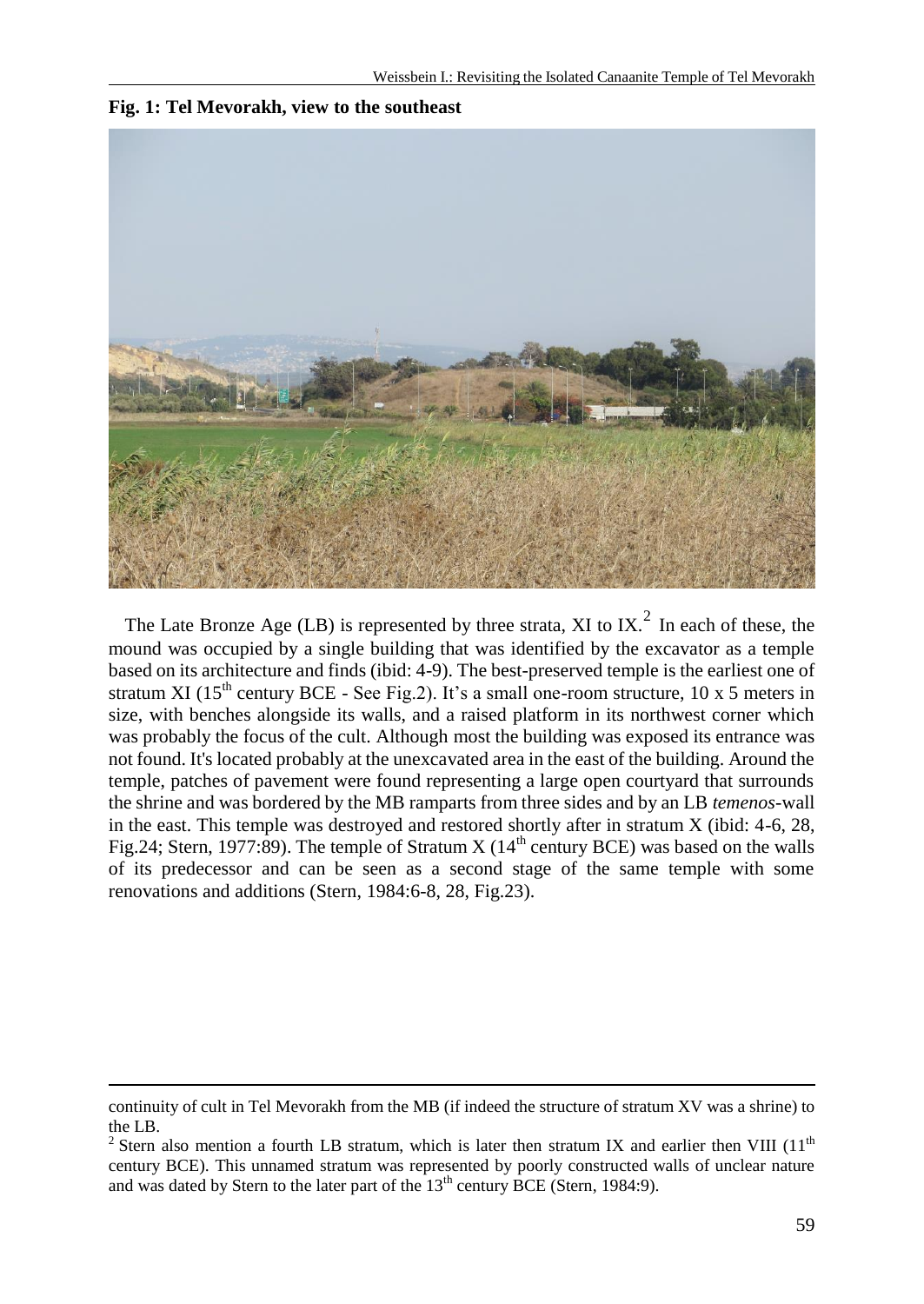



In the  $13<sup>th</sup>$  century BCE (stratum IX) a new structure was constructed on the remains of the previous temple. Stern suggested that this structure was also a temple, although it had a different plan and orientation (ibid: 8-9, 28, Fig.22; 25). In my opinion, this change points to a lack of continuity between this structure and the previous temple. Because of that, and because there are no finds from this structure, in this article when I refer to the Tel Mevorakh temple I refer to the temple of strata XI and  $X$  (15<sup>th</sup> and 14<sup>th</sup> century BCE).

The first two temples contained many bowls and a few goblets and chalices together with imported Mycenaean and Cypriot vessels. The more special finds included cylinder seals, beads, cymbals and a few bronze weapons. Two finds that seem to be attributes of the divinity that was once worshiped in the temple are a bronze figurine of a serpent and a bronze pendant that bears a depiction of a star. Those seem to be associated with a cult of a goddess or god, that relates to fertility and perhaps also to healing (ibid: 22-26, 33-35; Münnich, 2005).

The Tel Mevorakh temple is unique in its isolation. It seems to be a solitary building surrounded by a large courtyard, perhaps joined by few auxiliary structures which would be located in the unexcavated area. In any case, it is clearly not a domestic settlement but an isolated temple or a small temple complex, located about 7 km away from all known settlements of that period (See Fig.3). Quite exceptional case in the archaeology of the LB of the southern Levant (Stern, 1977: 91; Stern, 1976:50).<sup>3</sup> This raises several questions: What

<sup>&</sup>lt;sup>3</sup> Stern and others (Stern, 1984:36; Finkelstein, 1986:310; Knauf, 1978) list a few more LB isolated temples: the Fosse Temple, Tell Deir ʿAlla, Amman airport and the Temple at Timna. From those temples, only the one at Timna is really "isolated", but its context is very different than that of Tel Mevorakh, and was interpreted (correctly) as part of the mining activity in the site (Rothenberg, 1993:1482-1483). The Fosse temple located at the foot of the mound of Lachish clearly should be seen as an integral part of the cultic activity at this city at least in the time of Fosse Temple II and III. In the time of Fosse Temple I, the existence of a city on the mound is not yet clear. From the 15<sup>th</sup> century remains on the mound known today, there is a possibility that Fosse Temple I was isolated (Singer-Avitz, 2004:1021; Ussishkin, 2004:58). The temple of Tell Deir ʿAlla is not isolated at all; it is part of a settlement. The size of Tell Deir ʿAlla is about 4.5 hectares. And in the excavations, a few more structures (except for the temple) were excavated (Franken, 1992:37-38, 163). The excavator's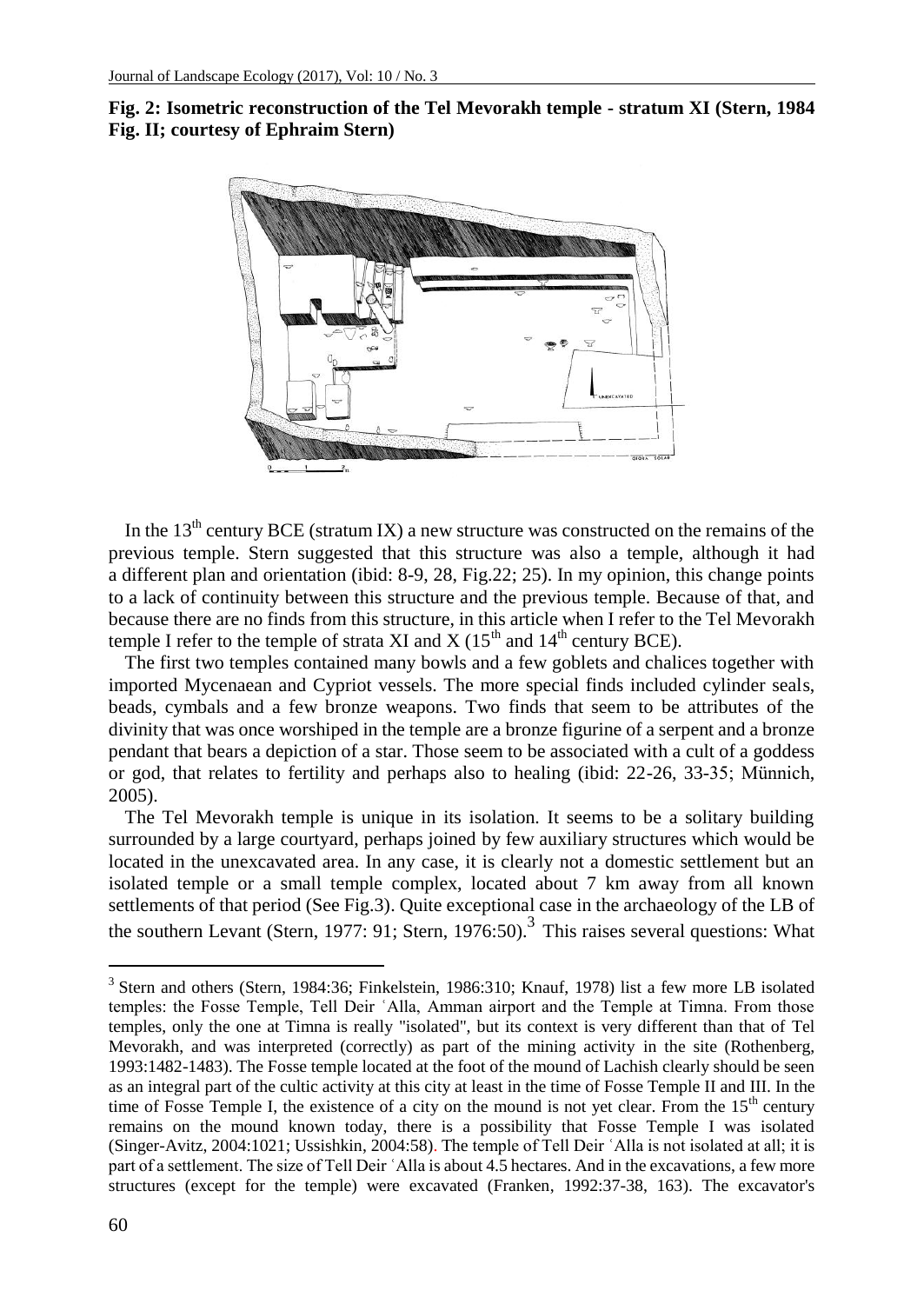was the reason that led to the establishment of a cult site in this specific isolated location? What was the nature of rituals that took place in it, and who built and worshiped in it? Those questions are in a way intertwined, and they were partly addressed before, especially by the excavator, Ephraim Stern, and also briefly by Amihai Mazar, Israel Finkelstein, and others.

# **Fig. 3: General map of Tel Mevorakh and other LB sites (courtesy of Haggai Cohen Klonymus):**

1) Akko; 2) Tel Keisan; 3) Tel Abu Hawam; 4) Tel Qashish; 5) Yokneam; 6) Megiddo; 7) Tel Shiqmona; 8) Tel Megadim; 9) Tel Nami; 10) Dor; 11) Tel Ara; 12) Kh. Sitt Leila; 13) Tel Eran; 14) Tel Esur; 15) Tel Zomera; 16) Tel Zeror; 17) Tell Jatt; 18) Tel Girit.



interpretation that the sanctuary was isolated (ibid:3, 170) should be dismissed. About the isolated structure at Amman airport, its identification as a temple is questionable. If it is a cult site, it is of a unique nature (Herr, 1983). Therefore it is a different situation than that of Tel Mevorakh, in which the temple itself is not unusual (in comparison to other temples). Its uniqueness is only in its location. It is worth mentioning the temple of Stratum R-2 at Beth-Shean (15th century BCE), which seems to stands alone at the top of the mound (Mullins & Mazar, 2007:112-138). By that, the Beth-Shean temple seems to join the temple of Tel Mevorakh, and perhaps also Fosse Temple I, as isolated temples dated to LB-I.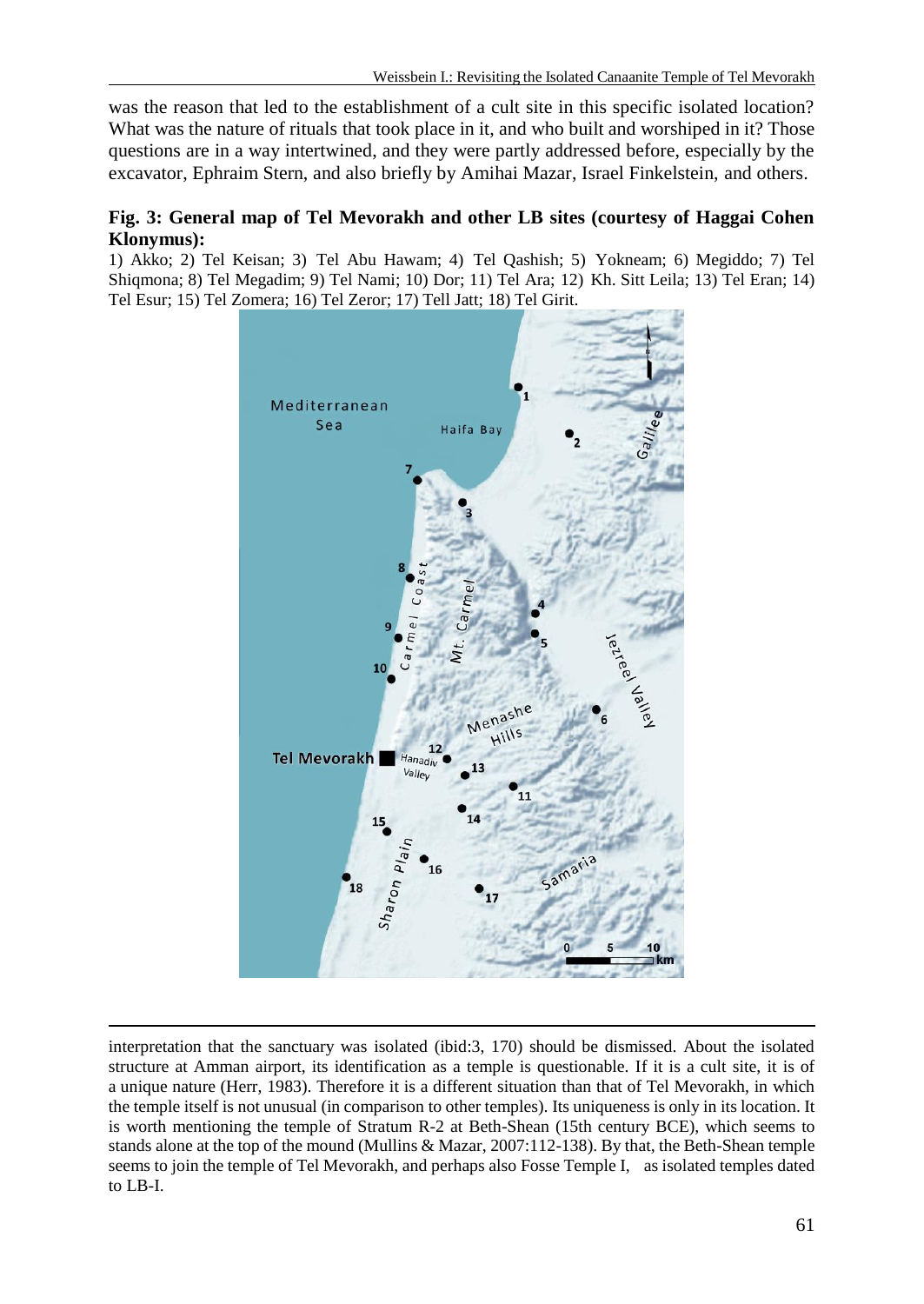Stern suggested that the temple was constructed by the native (sedentary) Canaanite population of the region. He refers to Tel Mevorakh as a daughter site of Tel Dor "the capital of the district",  $4$  which he believed to be a large and important port city already in the 15-14<sup>th</sup> century BCE - the time of strata XI-X (Stern, 1984:1, 41, 65, 68-69). Regarding the special location of the temple, Stern suggested that the temple stood on a major crossroad on the main road leading to Dor. A route that he saw as a western section of the *Via Maris*. One of the main trading routes of the ancient near east. Consequently, he defined Tel Mevorakh as a "road sanctuary" that was used by travelers and traders who visited the temple "while passing by" (ibid: 35-36, 40-41, 44; Stern, 2000:51-53). Mazar suggested, on the basis of certain architectural features, that the Tel Mevorakh temple was used by foreign population, especially merchants of Aegean or Cypriot origin. It seems that for Mazar, the isolated location of the temple confirms that its worshippers were foreigners that were forced to practice their cult outside the Canaanite settlements (Mazar, 1980:62-68).<sup>5</sup> Finkelstein<sup>6</sup> suggested based on the isolated location of Tel Mevorakh that it was used as a cult center of pastoral nomad population (Finkelstein, 1986:310).<sup>7</sup>

In agreement with Stern, I think that the temple was related to the local Canaanite population who lived in the surrounding area. There are no unique finds or building styles that clearly point to a foreign population. I also tend to agree with Stern that we need to understand the temple in relation to the sedentary population in this area, although I do not entirely exclude the possibility that some pastoral nomads also lived in this area, and took part in the cult at the site.<sup>8</sup>

I suggest reexamining the nature of the Tel Mevorakh temple by drawing attention to the ancient natural landscape in which the temple once stood. In my opinion this can cast doubt on Stern's interpretation of the temple as a "road sanctuary", and point to another option: the temple as monument that marks a unique natural place in the landscape, a place which was seen by its worshipers as a liminal space between the divine world and the human world.

#### **THE ANCIENT NATURAL AND HUMAN LANDSCAPE**

The Taninim River, where Tel Mevorakh is located on the south bank, is a natural border between two geographical regions on the Israeli coastal plain: the Sharon plain to the south, and the Carmel coast to the north. North of the river there is also the southern tip of the Carmel mountain range, "The Carmel Nose" (Hotem HaCarmel). The edge of that "nose" is about 600 meters east of Tel Mevorakh and rises to about 130m above its surroundings. In ancient times the Carmel Mountain was covered with dense Mediterranean forest, as it is (primarily) still today.

The Sharon is a relatively wide strip of land<sup>9</sup> between the Mediterranean Sea in the west and the mountains of Samaria and the Menashe Hills to the east, from the Yarkon River in the

<sup>4</sup> Stern, 1984:1.

<sup>&</sup>lt;sup>5</sup> "Tel Mevorakh... could have served as harbor for foreign merchants and traders" (Mazar, 1980:66). See Stern response: Stern, 1984:36.

<sup>6</sup> See also: Bunimovitz, 1994:199.

<sup>7</sup> Nadav Na'aman in response to Finkelstein's suggestion, notes the possibility that "out-of-town cultic sites" may be part of the urban cult, as known from Anatolia and Mesopotamia (Na'aman, 1994:234).

 $8$  Joint worship of nomads and sedentary population is well known in the history of the southern Levant also in later periods. For example, at the festival of Nebi-Musa in the Ottoman period and in early British Mandate times (Canaan, 1927:194).

<sup>&</sup>lt;sup>9</sup> In the Northern Sharon, the width of the strip is between 9-12 km.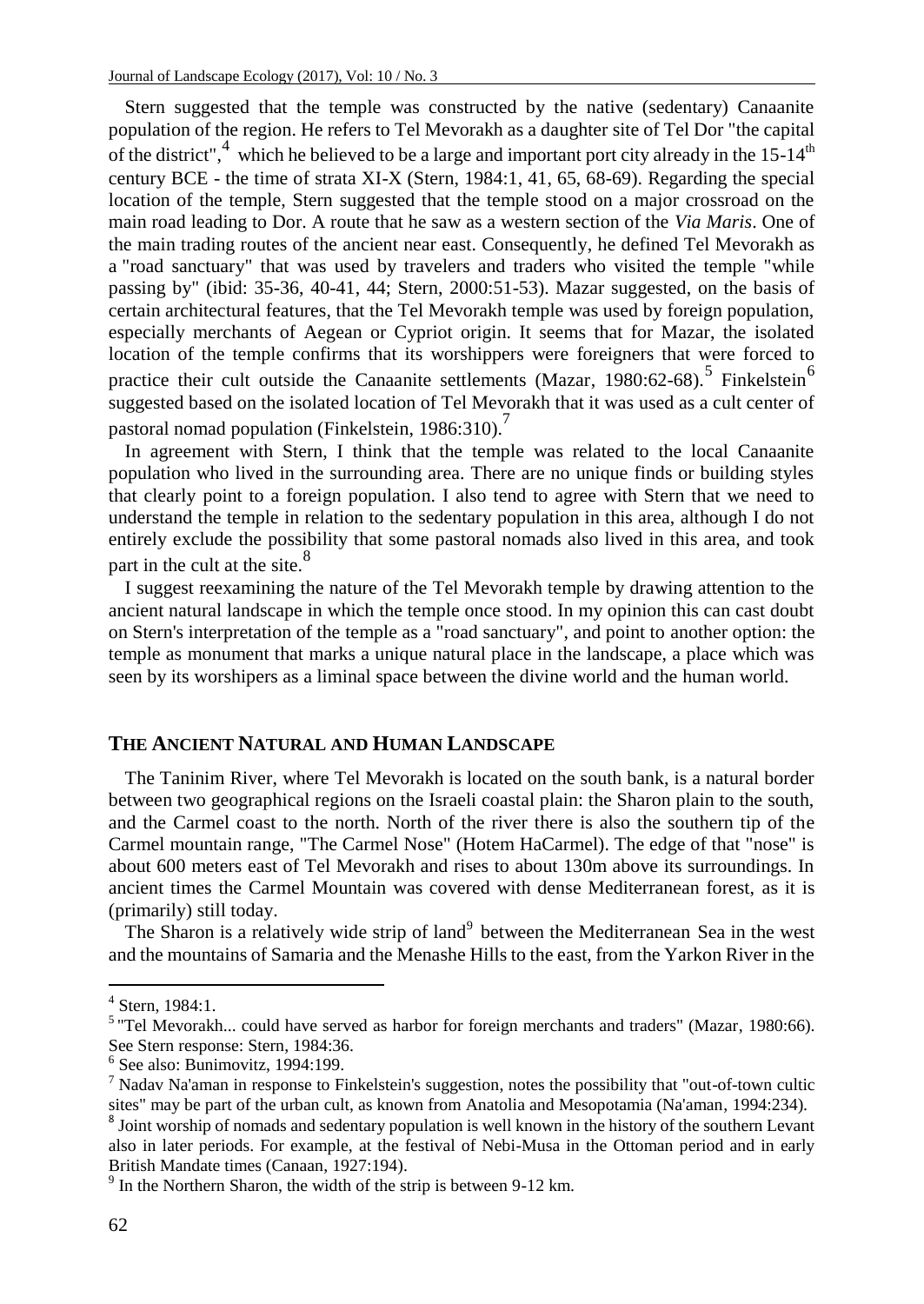south to the Taninim River and Mount Carmel in the north. The Sharon can be generally divided into three longitudinal substrips: a. The eastern strip is a shallow and fertile alluvial valley beside the western foothills of the Samaria Mountains. b. The central strip which characterized by rolling hills of red soil (*hamra*). Those hills were not suitable for cultivation in ancient times and because of that they were left covered (partly until the modern era) by a forest of oak trees (*Quercus ithaburensis*).<sup>10</sup> c. The western strip is represented by one to three sandstone (*kurkar*) ridges with narrow valleys between them. Until the modern era, this strip was characterized by swamps (mainly in the winter), which covered large areas of those valleys and between the sandstone ridges and the *hamra* hills (of strip b.) (Karmon, 1959; Faust, 2007, 65).

In the northern Sharon, the eastern strip of fertile alluvial soil (a.) expands and becomes a fertile valley called "Hanadiv Valley". This valley is surrounded by the low Menashe Hills in the east and north, Mount Carmel in the northwest, and two *hamra* hills in the west and south.<sup>11</sup> The Taninim River flows from the Menashe Hills in the east, cross the Hanadiv Valley, and goes through an opening between the eastern *hamra* hill and the southern tip of the Carmel. Tel Mevorakh located around 800 meters west of that opening, on the southern bank of the river. The site itself, located at the northern edge of the Sharon, between the *hamra* hill of strip b., and a sandstone ridge of strip c. (Roller, 1982:49-50; Karmon,  $1959:114$ <sup>12</sup>

The Carmel Coast, north of Tel Mevorakh, is a narrow strip of land between the sea and the Carmel mountain range, from the Taninim River in the south up to the point the Carmel meets the sea in the north. In the area of Tel Mevorakh, the width of this strip is about 2.5 km, and it is divided into two longitudinal sub strips: a sandstone ridge close to the sea in the west, and a plain strip of alluvial soil in the east. The sandstone ridge is essentially a continuation of the ridge from the Sharon coast that was divided by the Taninim River (Ben-Arieh *et al*., 1962a).

The LB settlement in the northern Sharon was located primarily in relation to the fertile alluvial soil in the east, beside and on top the Menashe Hills (See Fig.3; Karmon, 1959:122; Stern, 1984:42-44; Ne'eman, 1990; Gadot & Tepper, 2009; Olami *et al*., 2005b). The main sites are: Tel Esur, Tel Eran, Khirbet Sitt Leila, Tel Zeror and Tell Jatt. Apart from these, few known sites sit directly on the coastline as Tel Girit (Karmon, 1959:125; Ne'eman, *et al*., 2000; Olami *et al*., 2005b). <sup>13</sup> The majority of those northern Sharon sites were not extensively excavated.

The closest known LB settlement to Tel Mevorakh is Kh. Sitt Leila, a mound of about 3 to 4 hectares in size, that is located also on the south bank of the Taninim River, about 7 km east of Tel Mevorakh. Until today, only very limited excavations were done at this site, so its actual size and nature in the LB are unknown (Gadot & Tepper, 2009: No.138; Kovo, 1993;

 $10$  Patches of that forest were preserved till the beginning of the  $20<sup>th</sup>$  century CE. They are seen clearly in the map of the SWP (Conder & Kitchener, 1880). Those hills were cultivated only in the modern era with modern technology of transporting water.

<sup>&</sup>lt;sup>11</sup> On the eastern *hamra* hill today sits the modern town of Binyamina and on the southern hill the towns of Pardes-Hanna and Karkur.

<sup>&</sup>lt;sup>12</sup> On that sandstone ridge today sits the modern village of Jisr az-Zarqa.

<sup>&</sup>lt;sup>13</sup> Tel Zomera is a quite exceptional site, regarding its location. It sits between the *hamra* hills and sand dunes, in relation to the alluvial soils of the banks of the Hadera Stream (Olami *et al*., 2005b: Site No. 28).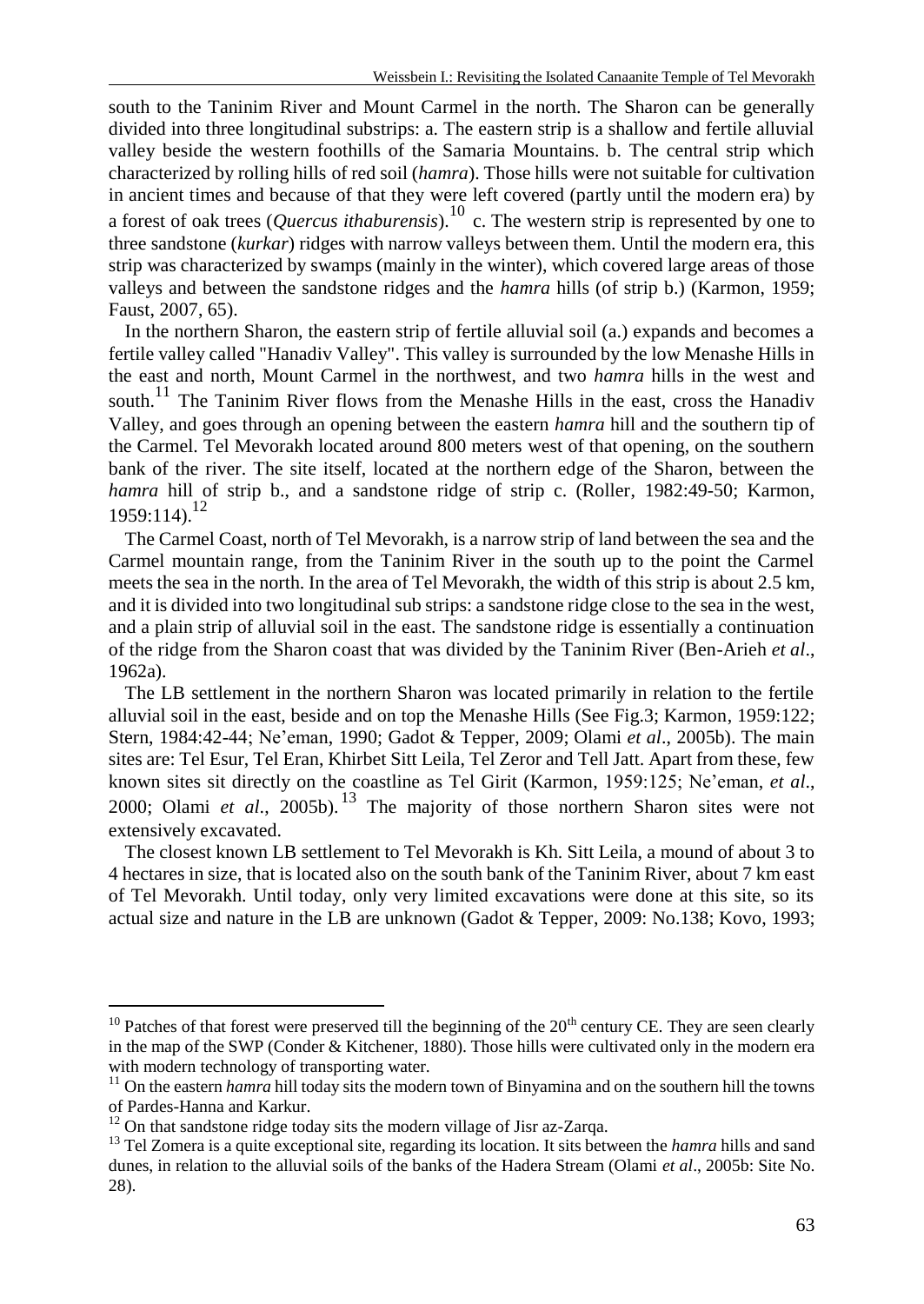Kovo, 1991; Aharoni, 1959:112-116).<sup>14</sup> The largest site in this area is Tell Jatt (18.3 km southeast of Tel Mevorakh) which seems to be the location of Ginti-Kirmil or Gitti-Padalla. Two Canaanite city-states mentioned in the Amarna correspondence from the  $14<sup>th</sup>$  century BCE (Goren *et al*., 2004:248, 256-257). This large mound is now covered by the modern village of Jatt.

In the Carmel Coast, the LB settlements were located primarily on the sandstone ridge close to the sea shore and functioned as small port sites - Tel Nami, Tel Megadim, Tel Shiqmona and Tel Dor (Artzy, 2006; Stern, 1984:41-42; Olami *et al*., 2005a; Ronen & Olami, 1978). Tel Dor, to which Stern attributes Tel Mevorakh (Stern, 1984:1), is located 9.3 km north of the temple and is under extensive excavation for the last forty years. Unfortunately, the exact nature of Dor at the LB is still unclear, but it seems now to be quite different than the large port city which Stern described in Tel Mevorakh's final report (ibid:1,41). Now it is known that the large Iron Age city of Dor was founded, in the west and south of the site, directly on the bedrock (areas B1, D2). Because of that, it seems that the LB site of Dor was significantly smaller, and was concentrated in the northwest close to the shore.<sup>15</sup> The limited LB remains that were found at that site are dated to the  $13<sup>th</sup>$  century BCE, later than the temple of Tel Mevorakh (Gilboa & Sharon, 2008: 149-151). Also in the historical record. Dor first appears in the  $13<sup>th</sup>$  century, in the time of king Ramesses II of the 19th dynasty (Aḫituv, 1984:88-89). This of course does not mean that Dor did not exist earlier in the LB, but it seems to have been a smaller and less important site, probably similar to Tel Nami, and the other small Carmel coastal sites that were mentioned.

Hence the Tel Mevorakh temple was located in isolation, at a meeting point of different geographical regions: the Sharon, the Carmel Coast, and not far from the "Carmel Nose", between the fertile alluvial valley of Hanadiv Valley in the east and a sandstone ridge and the sea in the west.

Important natural elements in the close vicinity of the Tel Mevorakh temple, which are in my opinion crucial for its understanding, are the water sources. Not far to the north of the site runs the Taninim River, which is one of the major rivers of the Israeli coastal plain (second only to the Yarkon River). The estimated flow in this river in the past per year was between 100 to 110 million cubic meters. The Taninim River's origin is in springs in the Manasseh hills and it became much more significant close to Tel Mevorakh due to contributions from more springs in the foot of Mount Carmel (Perlmuter, 2008:7-6, 8, 20; Negev, 1966: 20-21). So in the vicinity of the temple, the river was at the peak of its volume.

Near the site, the river also joins another major water source, a large marsh named Kabara. Until the beginning of the  $20<sup>th</sup>$  century CE, the Kabara Marsh was the second largest permanent marsh in Israel. It covered an area of about 600 hectares, from the area of Tel Mevorakh in the south almost to Dor in the north, from the slopes of the Carmel in the east to the sandstone ridge in the west. The marsh was a shallow wetland with thick vegetation and numerous water pools and springs (Conder & Kitchener, 1882:2-4, 35; Stieglitz 2006:3-7; Ben-Arieh et al.1962b:58; Avitzur 1988:51-52). In the map of the Survey of Western Palestine (SWP) from about 1880 (Conder & Kitchener, 1880; See Fig.4), as in an aerial photograph done in 1918 (See Fig.5), Tel Mevorakh is seen almost as an island or a small peninsula on the southern shore of that large marsh, surrounded from the north and west (and

<sup>&</sup>lt;sup>14</sup> Y. Aharoni suggests identifying Kh. Sitt Leila with  $dft'$ . A city mentioned in the annals of Thutmoses III's first campaign (Aharoni, 1959). N. Na'aman suggests it the site of *Ginti Kirmil* Known from the Amarna letters (Na'aman, 1986:466).

<sup>&</sup>lt;sup>15</sup> LB stratum was reached only in area G (Gilboa & Sharon, 2008: 149-150).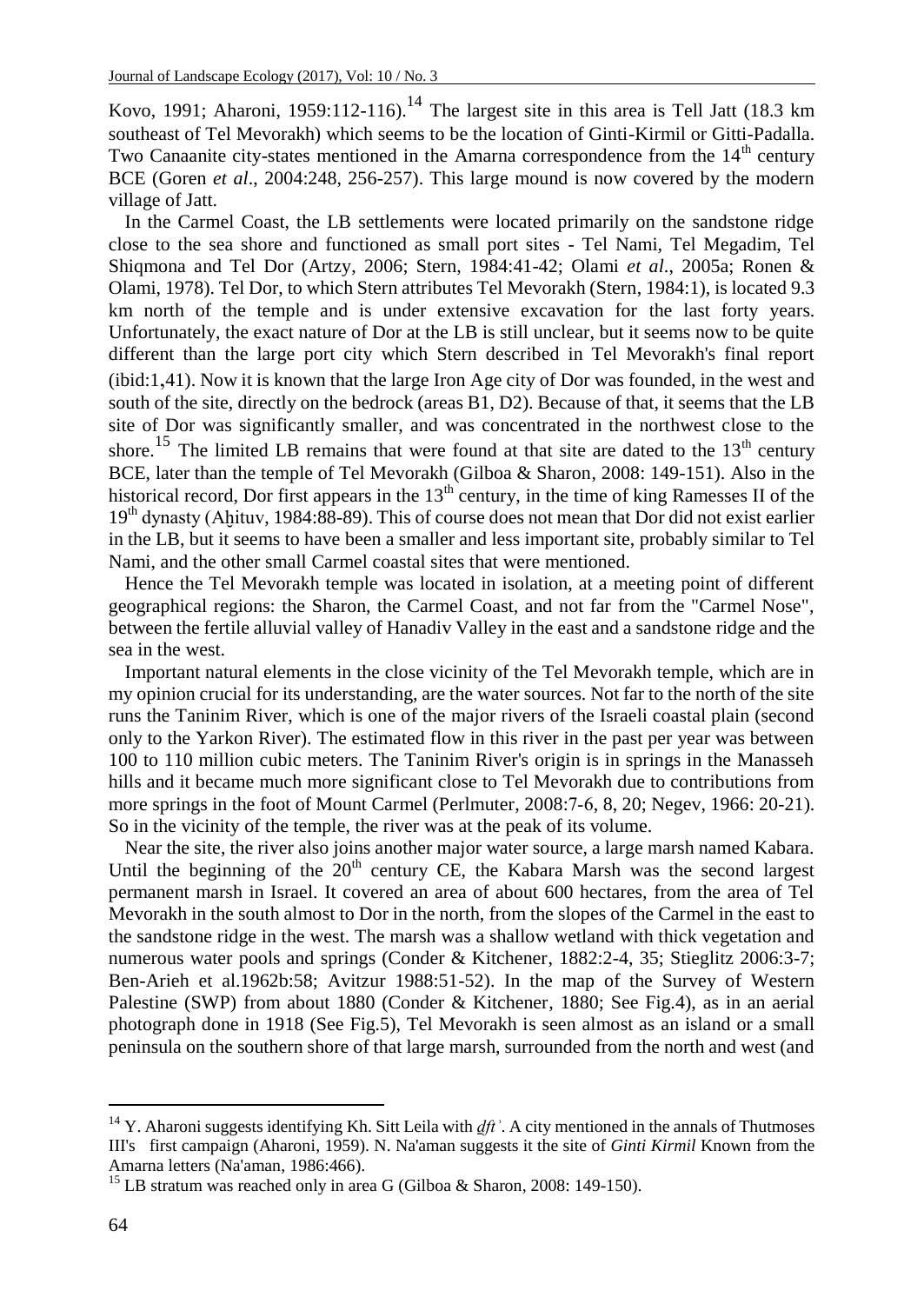perhaps also south)<sup>16</sup> by the marsh. Those two intertwined water sources were joined also by a seasonal stream called Ada, which joins the Taninim River about 350 meters to the west of Tel Mevorakh.

**Fig. 4: Part of the map of the** *Survey of Western Palestine* **(SWP) 1880: sheet VII (Conder & Kitchener, 1880)**



 $\overline{a}$ <sup>16</sup> See the SWP map (Conder & Kitchener, 1880). South of the site the modern village of Beit-Hanania was built by PICA in 1950. In the newspapers of that time, it was said that the village was built on a land that was covered in the past by the marsh (*Davar* 30.6.1950: 8; *Al-HaMishmar* 30.6.1950: 8). For those articles, see the website of "Historical Jewish Press": http://web.nli.org.il/sites/JPress/Hebrew/ Pages/default.aspx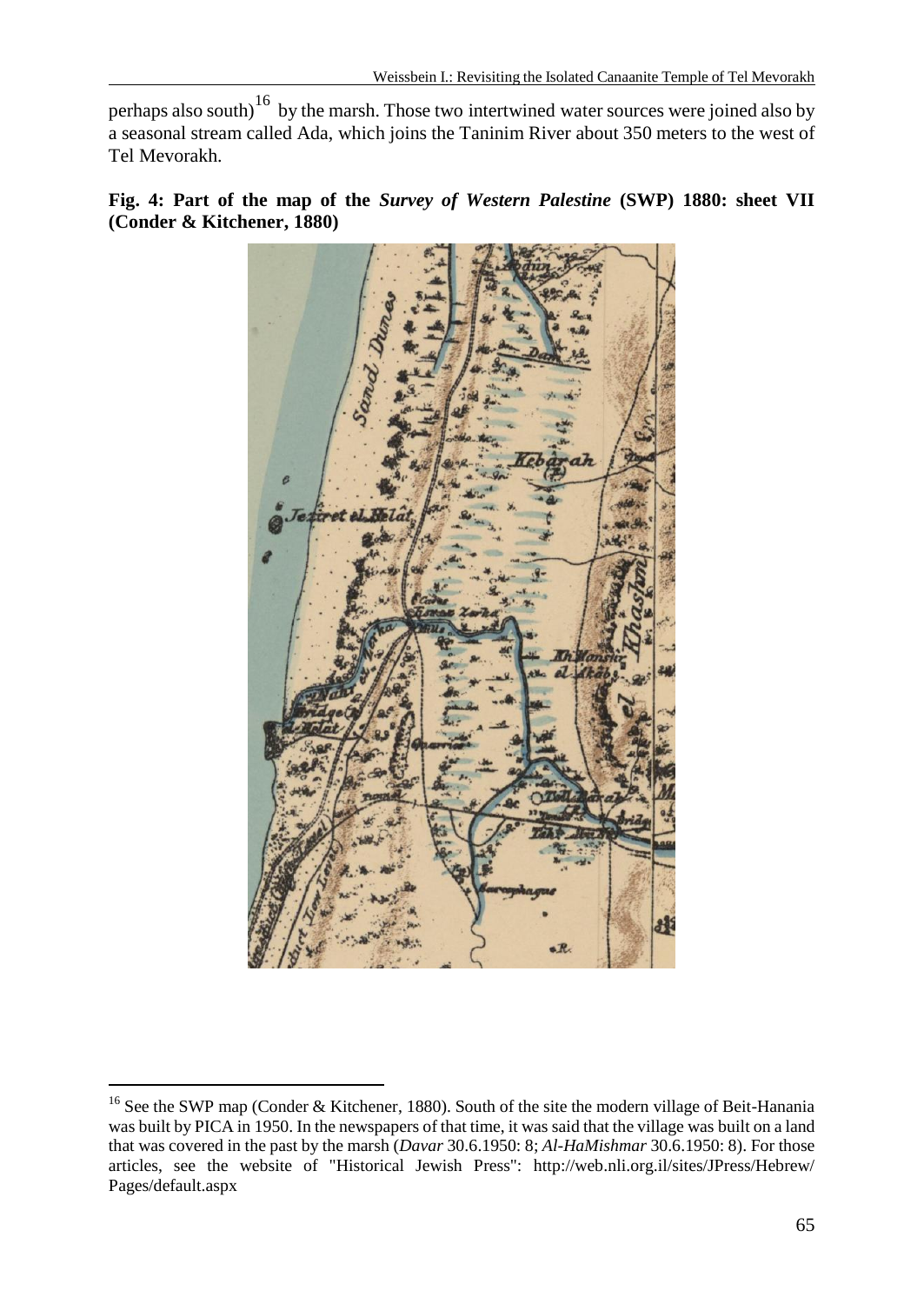



In 1925-1926 the marsh was deliberately drained and dried in an engineering project by the Palestine Jewish Colonization Association (PICA). In this project the courses of the Taninim River and the Ada Stream were slightly changed to planned channels (Avitzur, 1988). Because of that, today they run a bit further from Tel Mevorakh than what they did before (as seen in the SWP map: Conder & Kitchener, 1880). Today the Taninim River is also significantly smaller than in the past because of intensive water pumping in its springs. Currently, the flow is only 25 million cubic meters per year (Perlmuter, 2008:8). After the marsh was drained, three modern settlements were built in its territory: Beit-Hanania, [Jisr](https://en.wikipedia.org/wiki/Jisr_az-Zarqa)  [az-Zarqa,](https://en.wikipedia.org/wiki/Jisr_az-Zarqa) and Ma'agan Michael.<sup>17</sup> So it is important to understand that the natural surroundings of the Tel Mevorakh temple were changed very dramatically in the modern era.

The existence of the marsh also in ancient times is supported by the faunal remains found in the excavation of nearby Tel Dor, in its early Iron Age layers. Among the wild animals that were observed, there were remains of hippopotami (*Hippopotamus amphibius*) and softshell turtles (*Trionyx triunguis*), animals that are known to live in marsh surroundings and banks of rivers. A few bones of wild oxen (*Bos Primigenius*) were also found (Raban-Gerstel *et al*., 2008:45, 48; Sapir-Hen *et al*., 2014:88-89). It seems that this large and extinct animal also

<sup>17</sup> *Davar* 26.8.1949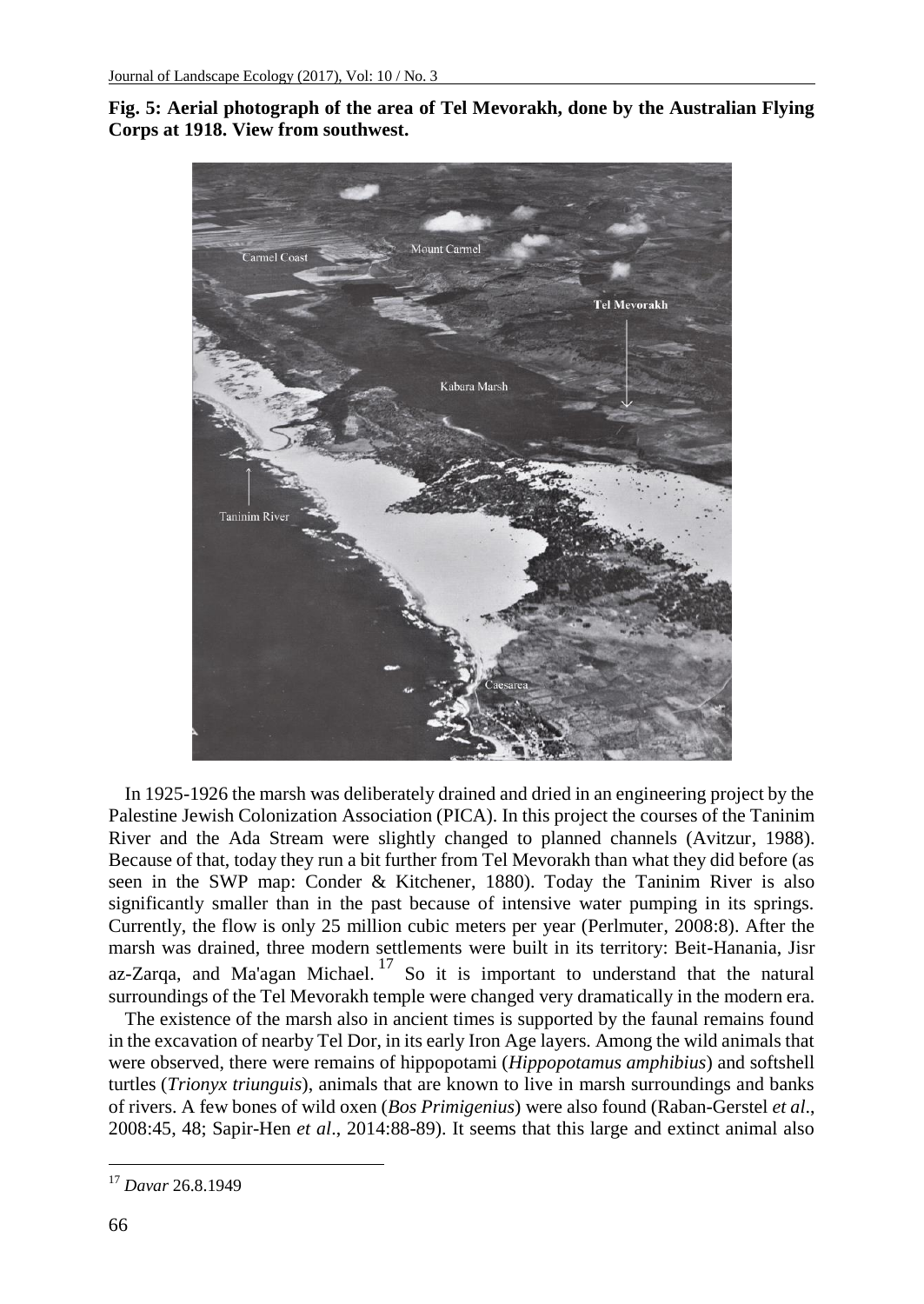lived in marshy areas. From the Bronze and Iron Age archaeozoological record, it is possible to see that the distribution of wild oxen in those periods was in the coastal plain (where they were found together with hippopotami) and in the north of the Jezreel Valley, two areas that were characterized by swamps (Tsahar *et al.*, 2009:4, 8).<sup>18</sup>

Other wild animals that once roamed in the wetland near Tel Mevorakh were crocodiles, the animals that gave their name to the Taninim River - "Crocodile River". This name for the river<sup>19</sup> is mentioned already in the 1<sup>st</sup> century CE, by Pliny the Elder (Natural History V, 17). He and Strabo (Geography XVI,2,27) also noted the existence of a ruined city nearby which was called "the crocodile city" – Crocodeilonpolis.<sup>20</sup> The crocodiles themselves are mentioned clearly in the crusader period. For example: in the "Itinerary of King Richard" (the Lionheart) we are told that the army of the king camped on the banks of the river which they called "the River of Crocodiles", because once crocodiles from that river devoured two (crusader?) soldiers (Itinerarium Peregrinorum et Gesta Regis Ricardi 4.14; Stubbs, 1864).<sup>21</sup> The crocodiles are mentioned also later, in written accounts of European travelers in the  $18<sup>th</sup>$ and  $19<sup>th</sup>$  centuries CE. The last crocodile was hunted in the river in 1912 (Stieglitz, 2006:4-7; Roller, 1982:47; Tsafrir, Di Segni, Green 1994a:106; Conder & Kitchener, 1882:3).<sup>22</sup>

On the power and importance of those water sources in ancient times we can learn from the Roman and Byzantine activity around Tel Mevorakh. Probably already in the time of King Herod (37-4 BCE) waters from the springs which feed the Taninim River and the marsh were brought to Caesarea in an aqueduct.<sup>23</sup> This aqueduct passes about 130m south of Tel Mevorakh, and it suffered over time from damages caused by the unstable ground of the marsh. In the 4<sup>th</sup> century CE, the swamp itself was used as a water source for Caesarea. Two dams were built, which limits its area, in order to create a large reservoir. Sometime in the  $4<sup>th</sup>$ century CE, the aqueduct near Tel Mevorakh collapsed, probably because of the strong water flow at the point where the Ada Stream joins the Taninim River and the Roman reservoir. When the Romans rebuilt it, for precaution, they rebuilt it slightly to the south only in this point near the site (Olami & Peleg, 1975; Peleg, 1990; Porath *et al.*, 2007; Negev, 1966). In a way, the Kabara Swamp that was known in the last few hundred years is this Roman reservoir in decline back to the natural marsh that was in the southern Carmel coast also before the construction of the dams.

When we think about the ancient landscape that surrounded the Tel Mevorakh Temple, we must understand that it stood on a hill above an area full of water: a strong perennial river and a large marsh that almost surrounds the mound from the north, west and maybe even from the

<sup>&</sup>lt;sup>18</sup> Wild oxen were identified with animals known as *rum* in Ugaritic sources (KTU 1.10 II:10, III:20), and *re*<sup> $\dot{e}$ em (ראם) in the Bible (Nu 23:22; Dt 33:17; Is 34:7). In Ugaritic mythology, they are mentioned</sup> as wild animals that live in marshes, and banks of lakes (see below).

<sup>19</sup> "Crocodilon Flumen" (Pliny, *Natural History* V,17), see: Tsafrir *et al*., 1994a:106.

 $20$  The city of Crocodeilonpolis was identified with the site of Tel Taninim on the mouth of the river (Stieglitz, 2006).<br><sup>21</sup> Another source from that period says that: "in the river of Caesarea there are crocodiles, horrible

serpents" (Stieglitz, 2006:4).

 $22$  Two kilometers to the north of Tel Mevorakh a small part of the Kabara swamp was preserved as a nature reserve. This reserve is around springs and a pool, that its Arabic name is Birket Timsah, meaning "the Crocodile pool". This name also keeps the memory of the crocodiles that once lived in this area.

 $23$  In the time of Herod, an aqueduct brought water from springs that located at the foot of the Mount Carmel. Later (2<sup>nd</sup> century CE) this aqueduct was extended to the source of the river, at springs in the Menashe Hills.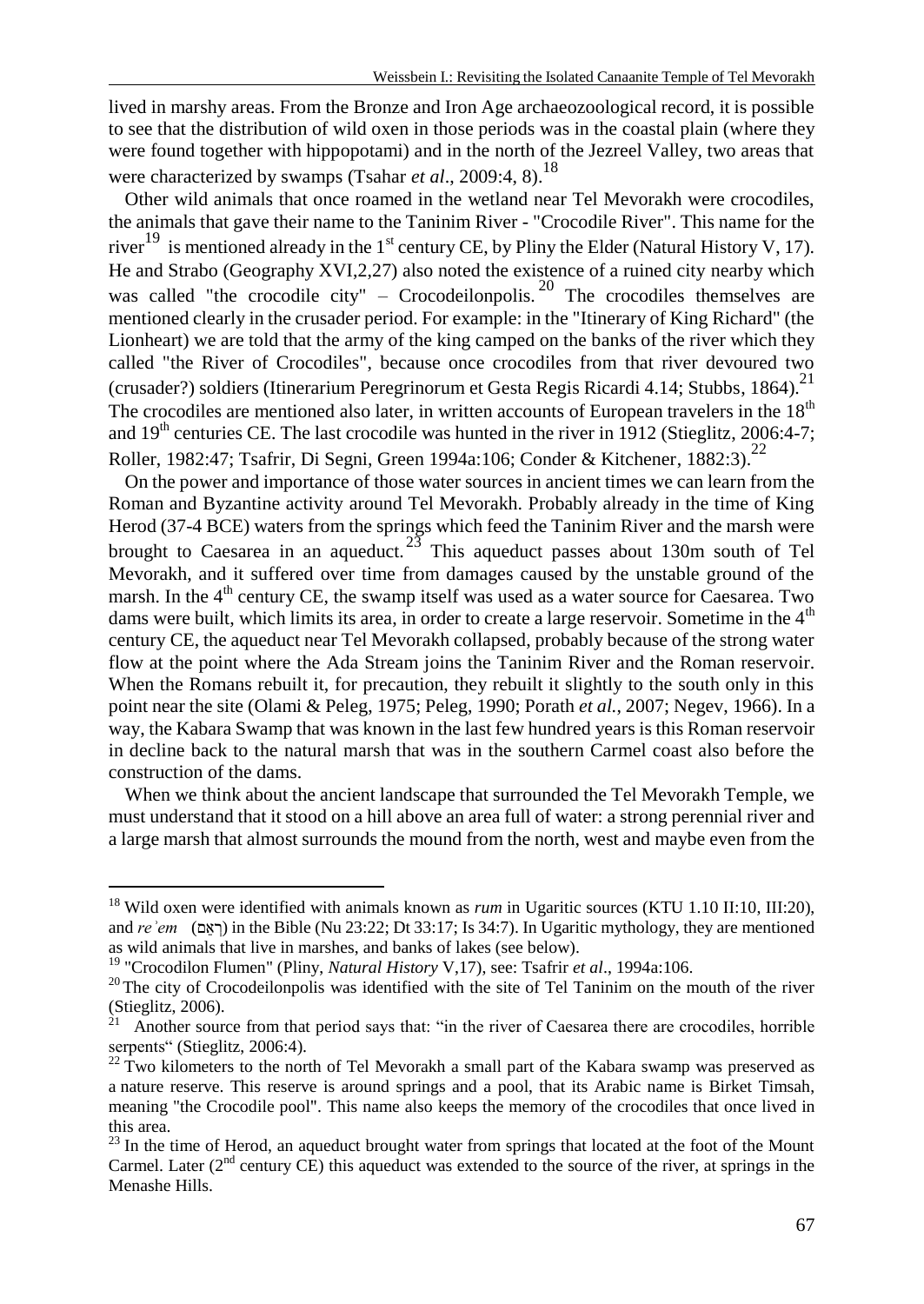south. These were wild natural surroundings in which crocodiles, hippopotami, and wild oxen once lived together with other animals.

## **TEL MEVORAKH A SANCTUARY "ON AN IMPORTANT CROSSROADS"?**

The Taninim River and the marsh where in ancient times, as in the pre-modern time, significant natural barriers making the passage in this area very difficult. The explorers of the SWP who visited the area in October 1873 reported that the Taninim River (*Nahr ez Zarka*) is "one of the most important streams in Palestine", and all along the course of that river, "on either bank" are "extensive marshes, entirely impassable" (Conder & Kitchener, 1882:2-3). It is important to point out that they explore the region in October, a month in which (usually) the water sources in Israel are quite at their lowest level, before most of the winter rains have fallen and after a long dry summer. Even in this condition, the river and its marsh surrounding was "entirely impassable".

However, the British do mention in their written account and in their map three routes in which the crossing from the Sharon to the Carmel Coast was possible: the first way is on top of a Roman dam (in Arabic: *Jisr ez Zerka*); and the second was on the shore at the mouth of the river, where the river is shallow and narrow. Those two crossings were related to a route that went beside the western side of the sandstone ridge, about 1.5 km west of Tel Mevorakh. <sup>24</sup> This ancient route is well known from the Roman period, evidenced by a number of milestones (Tsafrir *et al*., 1994b; Zigelman, 1981). Together with the dam, the Romans also built a bridge on the mouth of the river, near Tel Taninim. After the Roman period, and also after the bridge collapsed, those were still the main routes in this area (Stieglitz, 2006:7).<sup>25</sup> They probably were also the main routes before the Romans organized them in their fashion.

In the SWP map (Conder & Kitchener, 1880) another road is seen at the foot of Mount Carmel, about 800m east of Tel Mevorakh. This route crossed the river on a bridge close to the edge of the "Carmel Nose", where the river is narrower. This route was marked on the map as less important and was also not mentioned in the text.<sup>26</sup> It is possible that the passage in this route wasn't passable all year round, and in the winter when the marsh and the river overflowed, this road was blocked (Ben-Arieh *et al*., 1962b:49-50).

In any case, it seems that the Tel Mevorakh Temple was not located directly beside any of those roads, and certainly not in "a key position on an important crossroads" (Stern, 1984: 44). Although all the evidences that were presented here are later than the time of the temple, there is no reason to suggest a different route network in this region. The natural features that determined those two routes (one on the seashore or beside the sandstone ridge, and a second in the foot of the Carmel) were not changed, the river and the marsh most probably were there already in the LB. Because the river and the marsh were major natural barriers, those two routes were not the main roads that went from the Sharon to the north, they were local roads.

<sup>24</sup> See the SWP map (Conder & Kitchener, 1880), and the map of: Tsafrir; *et al*., 1994b.

<sup>&</sup>lt;sup>25</sup> In the late 19<sup>th</sup> century CE, the Ottomans built a new bridge at the mouth of the river. This was done especially for the royal visit of Kaiser Wilhelm II to Palestine, who specifically asked to go from Haifa to Caesarea through the coast. Before the Kaiser special request, there were no proper-built roads in this region (Stieglitz, 2006:7).

<sup>&</sup>lt;sup>26</sup> In 1936 the British built a modern road to Haifa which follows this route at the foot of the Carmel. This new road marks a significant change in the roadmap of the Carmel coast. This change became possible only after draining the swamp in the 1920<sup>th</sup> (Ben-Arieh *et al.*, 1962a:13-14).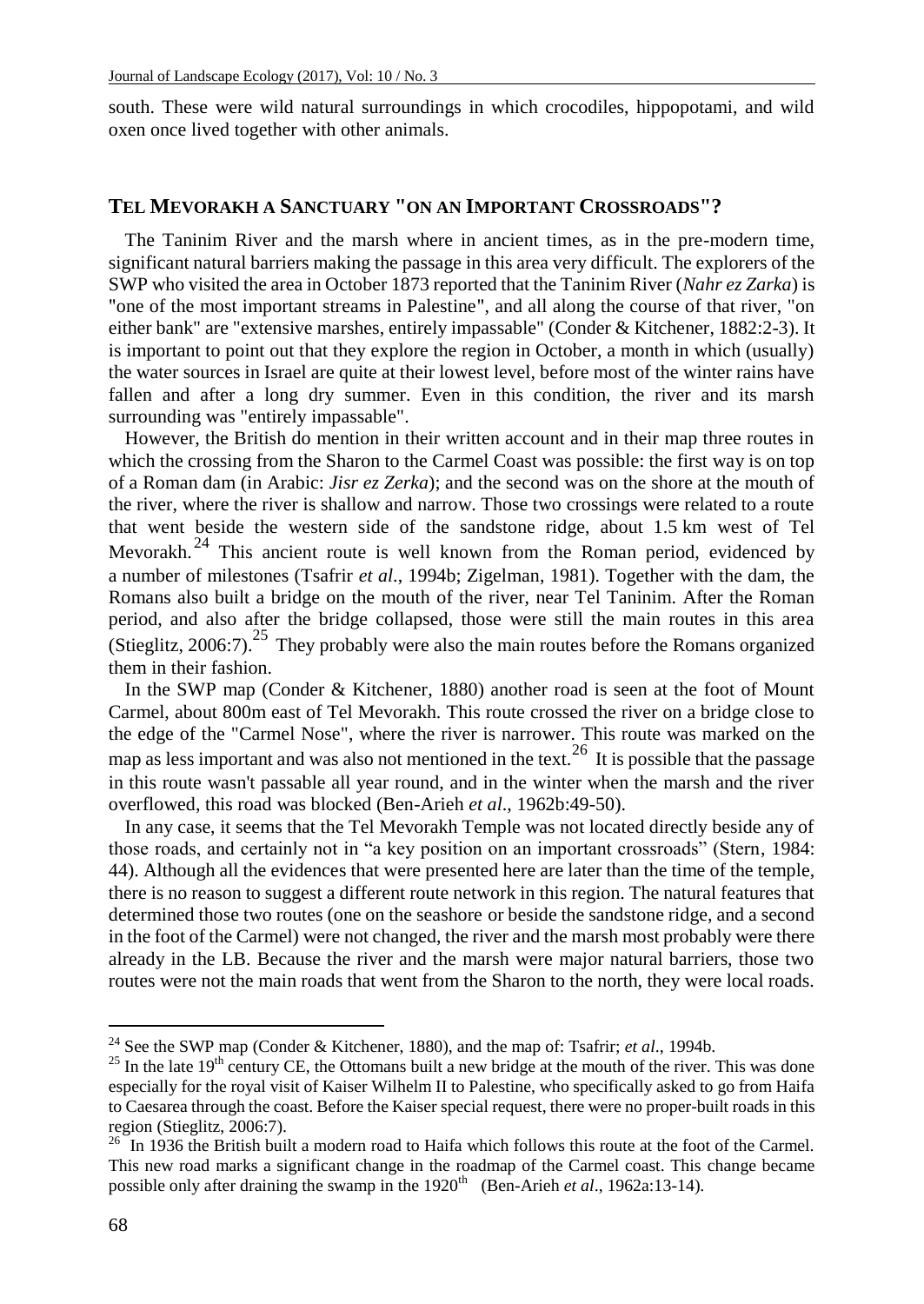Yohanan Aharoni, based mainly on Egyptian sources, suggested that in the LB the main routes from the Sharon to the coast north of the Carmel went through mountain passes in the Menashe hills and the mountain of Samaria to the Jezreel Valley. From there, the route went north to Akko (Aharoni, 1987:38-39, map.3; Aharoni & Avi-Yonah, 1993: map.10). The reason that the main routes went this way, and not through the Carmel Coast is that it is shorter, but more importantly, on this route, there are fewer natural barriers. One who chooses the coastal route to Akko will encounter on his way north a number of rivers and streams (at the peak of their flow) and their adjacent marshes. Apart from the Taninim River and the Marsh of Kabara, which are the most relevant to our discussion, a bit to the north is The Dalia River (also a perennial river that joined the Kabara marsh). North of the Carmel there are two rivers, the Kishon and the Na'aman,  $27$  which also had some marshes around them. Because of those natural barriers the majority of the military campaigns that went through the southern Levant, chose to go through the Jezreel Valley and not by the Carmel Coast on their way to (or from) the north. For example, Thutmose III, Amenhotep II, Seti I, Rameses II (Aharoni & Avi-Yonah, 1993:31-32, 35, 38, 40-41), Napoleon (Gihon, 2003: 118-119) and Allenby (Gihon, 1974:109).

Because of the natural barriers of the river and the marsh, Tel Dor (which Stern connects with Tel Mevorakh), although only 9.2 km north of the temple, seems to be more connected by land routes to the LB sites in the Haifa Bay and the Jezreel Valley than to Tel Mevorakh and the Sharon in general. Those are nearly two different road networks, which were joined together more to the east, in the Menashe Hills and the Jezreel Valley, at the central sites of Yokneam and Megiddo. Because of that, the affiliation of Tel Mevorakh to Dor seems very difficult.

From all the above, we see that there are difficulties in Stern's interpretation of the temple as a "Road sanctuary" on a main trading route to Dor. I believe Tel Mevorakh should be seen in relation to the northern Sharon sites, and perhaps especially in relation to Kh. Sitt Leila, which is located about 7 km to the east. Although, it is important to point out that the temple was quite far also from those Sharon sites and it seems to have had no eye contact with any of them. It sits on a lonely hill, far from any possible route, surrounded (at list) from the north and west by a marsh in which a major river flow. Hence, the key to the understanding of the Tel Mevorakh Temple is by this unique isolated location in the natural wilderness.

#### **CULT IN NATURAL LANDSCAPE**

 $\overline{a}$ 

Tel Mevorakh stood in a prominent place in a wild natural area which was filled with water and wildlife. Above this watery area also stands the Carmel mountain ridge, and the temple's estimated entrance (in the east) seem to have been looking towards Carmel's southern tip (the "nose").<sup>28</sup> In my opinion, this relates to the universal human tendency to choose places for worship of the supernatural in places with some unique natural features. Places that by their "mystery" and "wonder" caused people to feel closer to the world of gods and spirits, and therefore were regarded as sacred. These were places such as mountains, prominent hills, caves, unique trees and groves, and also water sources such as rivers, springs, and swamps

<sup>27</sup> About the marsh of the Na'aman River see: Pliny the Elder, *Natural History* V.17, XXXVI.65. Today Ein Afek nature resort.

<sup>28</sup> In a later period, a tomb-shrine (*[maqām](https://en.wikipedia.org/wiki/Mazar_(mausoleum))*) of a Muslim saint was built on the "Carmel Nose" (Ziv, 1986). This can attest to the inclination to sanctify this specific part of the mountain, because of its prominent place in the landscape.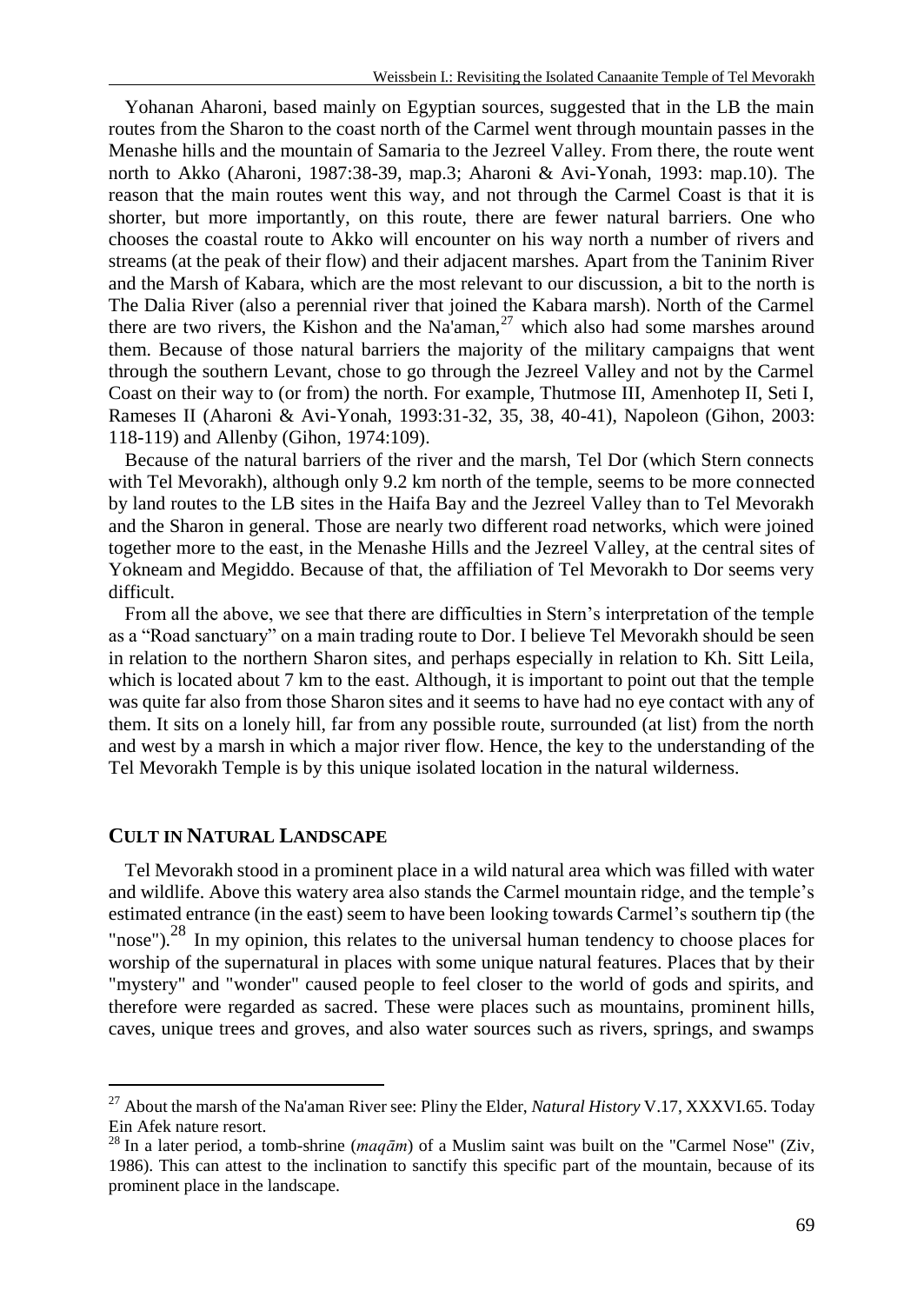(Ökse, 2011: 219-220; Peatfield, 2009: 251-253; Pedley, 2005: 39; Canaan, 1927:3,  $6-7, 63$ <sup>29</sup>

In the southern Levant already in the Chalcolithic period, there are examples of a cult in relation to water sources, at the Shrine of Ein-Gedi which was located on a prominent hill overlooking the Dead Sea and in close vicinity to a spring (Ussishkin, 1980; Ussishkin,  $(2014).$ <sup>30</sup> In the MB, the cult site at Nahariya, which, based on its finds, seems to be dedicated to a goddess, is situated north of the (modern day) bank of the Ga'aton River and not far from the seashore and a spring. It also quite an isolated temple, found about  $270m<sup>31</sup>$  north of the settlement at Tel Nahariya (Naeh, 2012: 2-26; Dothan, 1956; Ben-Dor, 1951). In the Iron Age, an important cult center was established on the edge of the city of Dan, close to major springs and a river that is one of the main tributaries of the Jordan River. Mt. Hermon is also visible from the Dan sanctuary (Biran, 1994:161-162).<sup>32</sup>

In the Hebrew Bible, there are many references of springs and wells that were seen as meeting places of men and the divine.<sup>33</sup> The Jordan River, that has its source at Dan, was seen as a political and geographical border. On its banks, Joshua built a site of standing stones (Josh 4:3-9), and the eastern tribes of Israel built a large altar (Josh 22:10-29). The Jordan was also related to a number of miraculous stories about its crossing (Josh 4; 2Kgs 2:8, 14), and one story that tells about its healing powers  $(2Kgs 5:14-10)$ . Later, in the New Testament, we are told about the Jorden as the place where Jesus was baptized (Matt 3:13-17; Mark 1:9-11; Luke 3:21-23), a ritual that is still practiced in the Jordan by many pilgrims today.

At the Persian and Classical Periods, on the Phoenician coast, isolated cult sites for local gods were built in relation to sacred rivers and springs (Grinberg, 1991:16-17, 68-69; Jidejian, 1968: 122-124, 127-128). In Paneas (Banias), a cult for the Greek god Pan was performed from the  $3<sup>rd</sup>$  century BCE till the mid- $5<sup>th</sup>$  century CE, at a temple complex in relation to springs, a river, and caves at the foot of Mt. Hermon (Berlin, 1999:27-31).<sup>34</sup>

Pliny mentioned that the marshes of the Na'aman River (north of Mt. Carmel) were regarded sacred. The river itself was named Belus, a name that seems to be related to the Canaanite god Baal, and then it may be perceived as sacred too, as the Adonis River and the Asclepius River in the Phoenician coast (*Natural History* V.17, XXXVI.65).<sup>35</sup>

<sup>&</sup>lt;sup>29</sup> See Ezekiel 6:1-5 for the location of rural cult sites in the kingdom of Judah: mountains, hills, valleys and streams or springs (אֵפִיקִים).

<sup>&</sup>lt;sup>30</sup> Amihai Mazar suggests that together with the spring the shrine was built also in relation to a sacred tree, which stood in the middle of the shrine's courtyard (Mazar, 2000).

 $31$  The distance between the shrine (ITM: 768238 / 208880) and the recent excavation at Tel Nahariya (ITM: 208860 / 767960) (Amitzur *et al*., 2016; Getzov & Frankel, 2012: site No.1).

 $32$  The cult in the "sacred precinct", as A. Biran (the excavator) saw it, also included active involvement of the spring's water. Biran points to a built spring pool and a terracotta tub that was found near it. Also in the Roman period, a pool for the water of the spring was built, what called "the fountain house" (Biran, 1994:174, 230-231).

<sup>33</sup> See for example: Gen. 16:7-14; 21:31-33; 26:23-26; Num. 20:7-12; Jud. 15:15-19; 1Kgs. 1:9; 1:33. Perhaps also Gen. 38:14. This verse mentions a place called *Petaẖ ʾEinayim* near the road to Timnah, in which Tamar dressed as a "sacred prostitute". The name can be understood as a place of springs (*ʾein*). If so, it literally "the opening (place) of springs".

<sup>&</sup>lt;sup>34</sup> The sanctuary at Paneas was first founded as an isolated cult site and later was incorporated into a Roman city (Berlin, 1999). The unique nature of Paneas also gave rise to a cult-site in the ottoman period. In this case, for a Muslim holy man that was said to be buried there, and a small shrine (*[maqām](https://en.wikipedia.org/wiki/Mazar_(mausoleum))*) was contracted on his tomb. Till the beginning of the  $20<sup>th</sup>$  century CE, sick people came to that shrine to be healed, and animals were sacrificed (Paton, 1919-1920: 56-58).

<sup>35</sup> Also Josephus tells of the river Belos as a place of wonder (*Jewish War* II.10:189).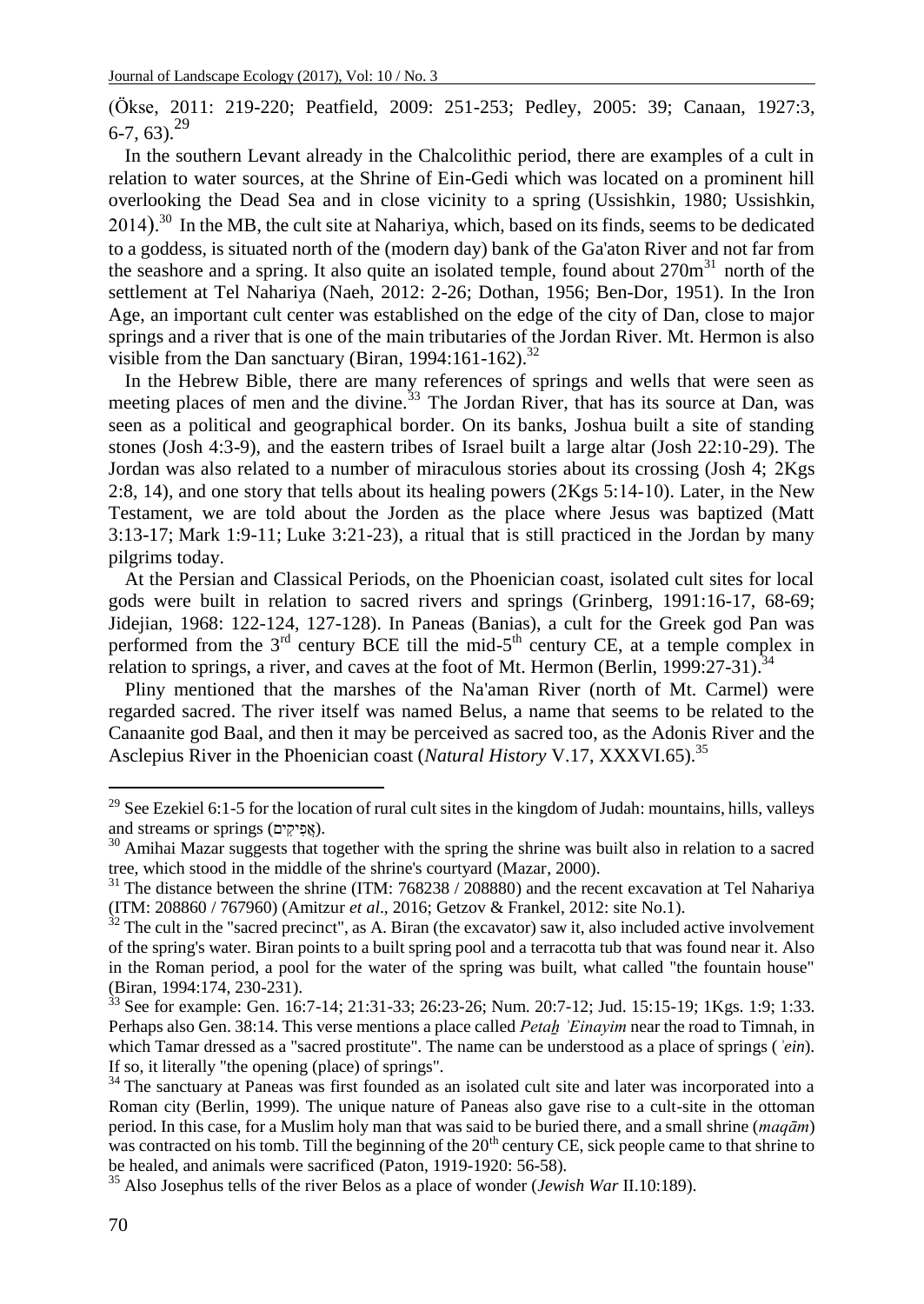Marshes, as other water sources, were also regarded as sacred in the popular Muslim traditions in the Levant. Those were seen as the dwelling of the spirits of holy men and women as well as Jinns (Paton, 1919-1920:55-56; Canaan, 1927:37-38,63-69,111). For example, the El-Matba'ah swamp that was in the north of the Jezreel Valley was said to gain healing powers from Sheikh Abreik, a holy man whose tomb-shrine (*[maqām](https://en.wikipedia.org/wiki/Mazar_(mausoleum))*) was located on a nearby hill. Sick worshipers used to bathe in the swamp and then went up the hill to give offerings to the holy man at its shrine (Canaan, 1927:42, 64, 111).

Those examples show the *longue durée* of cult in springs, rivers, and marshes in the Levant. A popular cult that derives, first of all, from the general human tendency to the worship in natural places, and from the specific natural features of the region.<sup>36</sup> Therefore we see how through the ages the inhabitants of the Levant, although of different faiths and cultures, chose to practice cult in relation to sacred water sources. Many more examples can be found in other regions as Hittite Anatolia (Ökse, 2011:219,225-227), the Greek and Roman world (Pedley, 2005:30-39,182-184; Guettel Cole, 1994:204-209, 2016);<sup>37</sup> and even Iron Age North West Europe, in which human sacrifice were given to sacred bogs (Green, 1998:177-179). The Tel Mevorakh temple should be seen, as another example of this type of cult phenomenon.

# **LIMINAL SPACE BETWEEN THE HUMAN AND MYTHICAL WORLD.**

l

A narrow window into the Canaanite beliefs regarding swamps and rivers can be provided from the mythological texts that were uncovered at the site of Ugarit on the Syrian coast. In those stories, we can get the feeling that swamps, rivers, and springs, had a special place in the world of the Canaanite gods.

In one story (KTU 1.10), that is usually attributed to the "Baal Cycle", we are told that the god Baal went hunting wild oxen in the swamp of Shamak (*šmk*).<sup>38</sup> The wild oxen which Baal hunts are named *rumm*, the Ugaritic equivalent of the Hebrew: *reʾemim* (יםִמֵא ְר(. These identified as *Bos-primigenius*, beasts that (as mention before) used to live also in the marshes of the Carmel Coast (Haniel, 1929; Bilik, 1973).<sup>39</sup> The Goddess Anat followed Baal to the hunting ground, and the two seem to make love, perhaps in the form of wild oxen (The tablet is quite fragmentary). At some point, a cow, perhaps Anat herself (!), gave birth to a calf. After this, Baal goes back to Mount Ṣaphon (*ṣpn*), his dwelling place. Anat than follows him, and declares the birth of a wild ox as a son to Baal (Wyatt, 2002: 155-160).

<sup>&</sup>lt;sup>36</sup> Natural features which are very different in comparison to Egypt and Mesopotamia, the neighboring regions that their landscape is more arid and dominated by very large rivers. therefore the best comparisons to isolated cult sites in relation to water sources can be found in other areas in the Mediterranean region, as Anatolia, Greece, Italy and Crete.

 $37$  An interesting example is the cult of the Goddess Marica in Italy. Her shrine was located on an island surrounded by swamps, close to the sea and the mouth of a river. That goddess was perceived as the goddess of the river and the swamp (Salyer, 1947; Livi, 2006: 90-112).

<sup>38</sup> *aḫ šmk* - The Ugaritic word use here for swamp (or shore) is *aḫ*. The equivalent of the Hebrew word *aḫu* (וּאחָ(, which means an area of reeds and rushes. In the two Biblical appearances of that word, it relates to watery areas. In Gen. 41:2,18 the banks of the Nile, and in Job. 8:11 a swamp. *šmk* is the name of a specific swamp, which most scholars seem to agree that it is the large marsh that was in the Hula valley in northern Israel (Brown *et al*., : 28 {BDB}; del Olmo Lete & Sanmartín, 2004: 36, 825).

<sup>&</sup>lt;sup>39</sup> Margalit suggests regarding this story that the *rumm* are water buffalos (Margalit, 1989: 78). But those animals seem to be brought to the Levant only in The Umayyad period (Amar & Serri, 2005).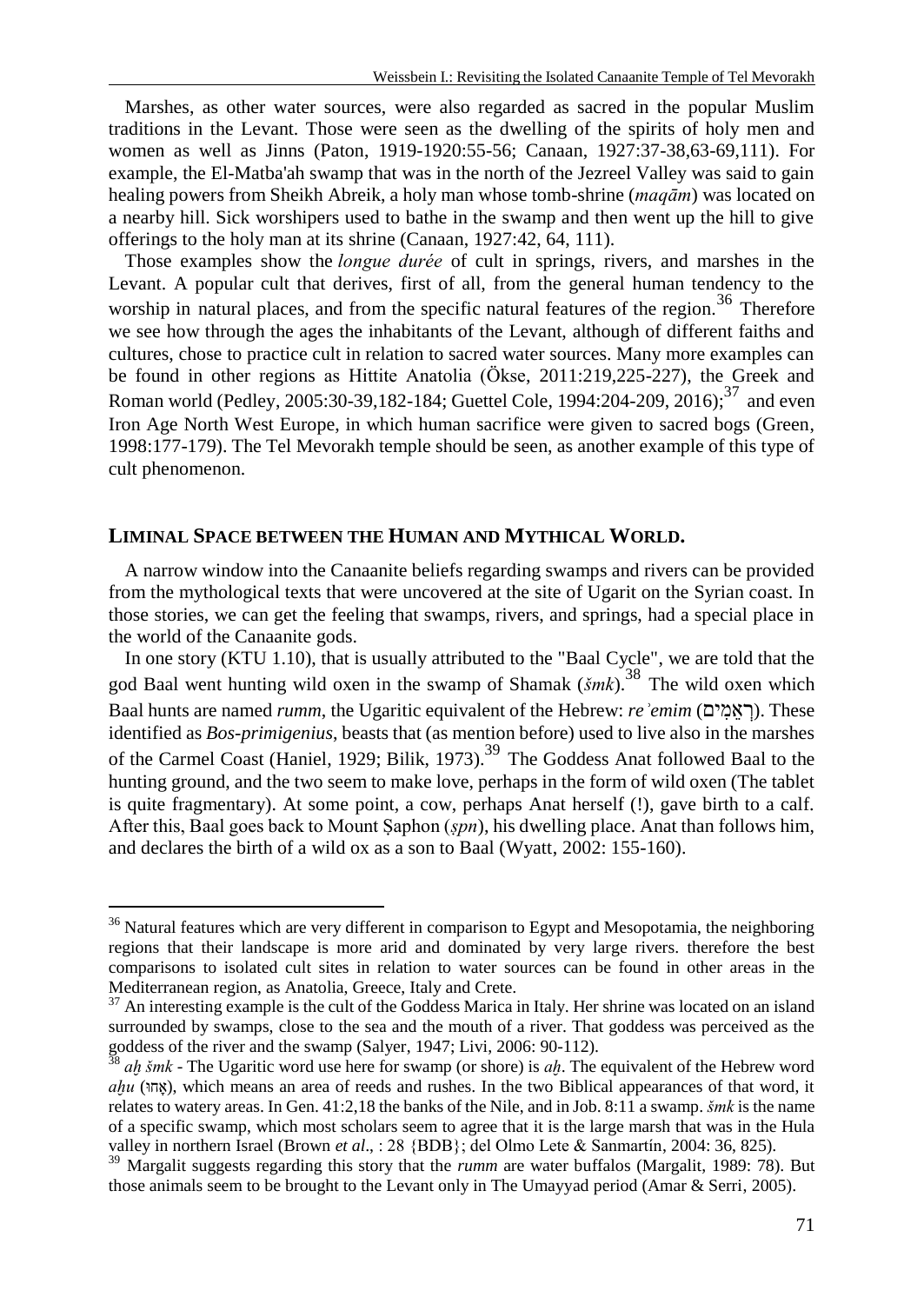Another Ugaritic myth (KTU 1.92) tells about the goddess Astarte, who also went to a swamp in order to hunt wild oxen. Later, with a bull she hunted, she feeds various gods in her house (Wyatt, 2002: 370-374).<sup>40</sup>

Those two stories give a vivid picture of the swamp as a place which the gods are active in, they hunt, $41$  they meet other gods, and they make love. Also, the wild oxen, who roam the marshes, are seen as animals with some mythical aspect: Gods make love with them and/or gods are transformed into them, and those wild animals are also hunted by the gods in order to feed gods. $42$ 

In the Ugaritic texts, we also hear that El, the father of the gods, dwells in a mountain sanctuary that described as "the source of the rivers, amidst the springs of the two deeps" (ibid:99 / KTU 1.2 III 4), $^{43}$  clearly some kind of a mythical spring. Besides that, one of the main gods of the Ugaritic pantheon was the god Yam ("Sea"), which in many appearances in the texts is also referred to as "ruler river" (*tpt nhr*), and "king river" (*mlk nhr*).<sup>44</sup>

The above examples, from the Ugaritic texts, show the mythic affiliation of water sources in the Canaanite worldview. Those kinds of beliefs, in my opinion, drew worshipers to Tel Mevorakh. It was probably seen as a site that was, in the eyes of the local Canaanites, a monument which marks a border – a liminal space – between the human world, the settlements and the cultivated area east of the temple, and the divine world where gods dwell and are active in the wild sacred landscape of the river and marsh.

This mythical landscape could have included also Mount Carmel - a mountain that is known from the Bible to be related to the cult of the Canaanite god Baal, and the God of Israel (1 Kgs 18:20-40), $^{45}$  and in the classical period was seen as the dwelling place of a god which was identified with Zeus, and/or was named Carmel (Tacitus, *Histories*, II:78; Roller 1982:47-48; Avi-Yonah 1952).

# **THE POSSIBLE NATURE OF WORSHIP THAT WAS ASSOCIATED WITH THE TEMPLE.**

In ancient near eastern texts, there are references to cult practices performed in cult sites in natural and rural places. In Hittite Anatolia (LB) there were isolated cult sites in relation to sacred mountains, rocks, caves and water sources (Ökse, 2011: 219-220).<sup>46</sup> Besides the textual evidence, those kinds of sites are also known from archaeology. They can include a shrine, a built pool, a relief on the side of a rock, or just a sacred stone. The word *ḫuwaši*,

 $40$  For a different reading and interpretation, see: Margalit, 1989.

<sup>&</sup>lt;sup>41</sup> In the mortuary temple of Ramses III at Medinet Habu, there is a monumental relief which shows the king hunting wild oxen on the banks of the Nile, or some marsh area filled with reeds. Although it could be a presentation of some real event, there is also a certain mythical aspect to it (Beierkuhnlein, 2015:110-114).

 $42$  In general, bulls are mentioned as nicknames for Baal and El (the father of the gods). Baal also appears sometimes in iconography as standing on a bull. Those traditions sprout also in the biblical tradition regarding the god of Israel (Ex. 32:4, Num. 23:22, 1 Kgs. 12:28).

<sup>&</sup>lt;sup>43</sup> Appears also in: KTU 1.3 V 6-7; 1.4 IV 21-22; 1.6 I 33-34.

<sup>44</sup> For example: KTU 1.2 III 4; 1.3 V 6-7; 1.4 IV 21-22; 1.6 I 33-34.

<sup>45</sup> In the list of Thutmose III (I:48) appears a place called "the Holy Head" (*Raʾši Qodšu*) near (?) Akko, which Kallai, Aharoni, and Ahituv identified as Mt. Carmel. If this is the case, it could indicate the sanctity of the mountain already at the  $15<sup>th</sup>$  century BCE (Kallai, 1962:327; Ahituv, 1984:162-163; Aharoni, 1987:130).

<sup>46</sup> See for example the site of Eflatun Pinar (Ökse, 2011:225).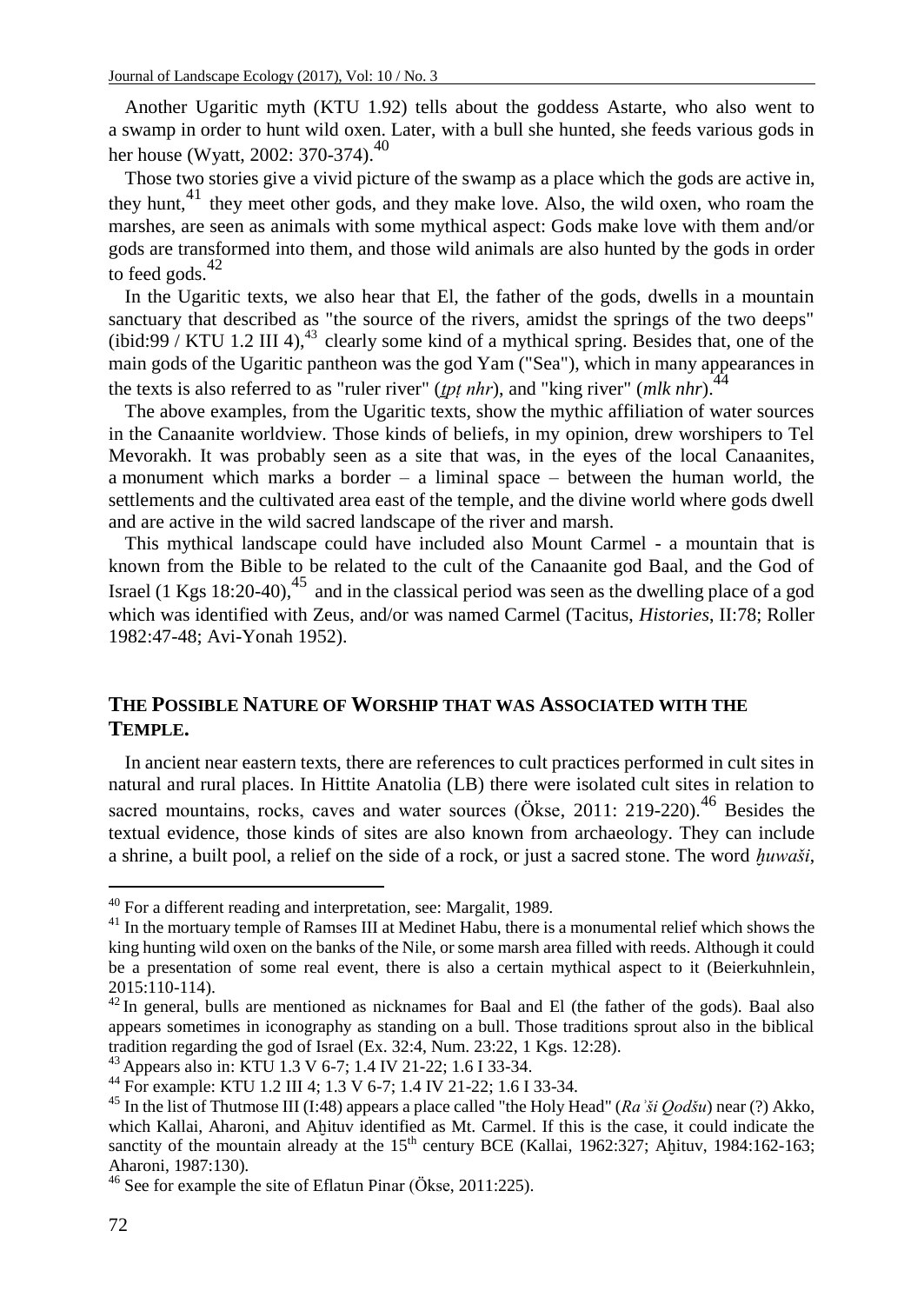often describe cultic sites of this nature (ibid: 228; Gurney, 1952:149; Singer, 2009:121; Zimmer Vorhaus, 2011:196). The ritual which was related to those *ḫuwaši* sites seems to include (in many cases) a procession from the nearby settlements to the cult site as part of a festival. In some cases, the statue of a god, from the city's temple, was carried in the procession. In the *ḫuwaši* site, various rituals took place, such as feasting and even performing plays which reenacted ancient battles and probably also myths (Gurney, 1952:155-156; Zimmer Vorhaus, 2011:196). About 1.5 km outside Hattusa is a famous rock sanctuary which is now called Yazilikaya. This temple was built in relation to springs and unique rocks. The cult in this shrine also included processions from the city's main temple, as part of festivals in honor of the chief gods of the pantheon. Itamar Singer suggests that those processions were reenacting a mythic procession of the gods (Singer, 2009:121-123, 172-173; Gurney, 1952:153).

Also in Babylon, there are references to processions toward temples outside the cities. In the spring festival of *akītu*, the statue of the god Marduk (the patron god of the city) was carried in a procession to a temple outside the city  $(b\bar{t}t \, ak\bar{t}t)$ .<sup>47</sup> This was as part reenacting the myth of Enuma Elish*.* Marduk was taken outside to a place where he (again) "fought" Tiamat. A few days later, the statue was brought back as victorious in a second procession. In this ritual, the area outside the city, and especially the outer temple, marked the primordial chaos, while the return to the city's temple symbolizes the victory of order (Bidmead, 2002:94, 96, 118).

In LB Emar, in northern Syria, was a festival named *Zukru*, in which a procession was held to a sacred stone (*sikkānu*) somewhere outside the city. In the procession, the statue of the god Dagan (and on some occasions other gods too) was taken in a wagon. At the sacred stone, ceremonies were performed that included animal sacrifices (Fleming, 1995:142-144; Fleming, 2003; Cohen, 2007:331-333).

Unfortunately, in Ugarit, there is a lack of textual information about the nature of cult in the countryside. But there are some references to rituals that includes the carrying of deities in royal processions throughout the city. Pardee suggested the possibility that those can be deities that were brought from a rural sanctuary into the city (KTU 1.43; Pardee, 2002:69-72; Pardee, 2000: 70). The only "glimpse" we have to actual rituals in the rural areas seems to come from two texts (RS 13.006; RS 15.072; Pardee, 2002:119-122) that deal with sacrificial rituals. Unfortunately, they are very fragmentary, so the context in which the rituals takes place is not clear.

In the Greek and Roman world, the cult in many isolated sanctuaries is known thanks to historical written accounts as Pausanias's *"Description of Greece"* (2<sup>nd</sup> century CE). In it, there are descriptions of numerous isolated cult sites in Greece and their related cult - a cult that was centered in festivals<sup>48</sup> which included (in many cases) processions of a very similar nature to the rituals mentioned above (Alcock, 1993:172-173, 202-206; Osborne, 1987:166-170).<sup>49</sup>

<sup>&</sup>lt;sup>47</sup> The name of the shrine -  $b\bar{t}t$  ak $\bar{t}t$ *i* – seem to indicate that this shrine was operating only at the time of the *akītu* festival, or at list that this was its main cultic function.

<sup>&</sup>lt;sup>48</sup> In some cases, those isolated shrines where even open only in the time of the festival. For example the temple of Eurynome (which located near hot springs), that was open one day a year while in the rest of the time it considered a sin to open it (Alcock, 1993:204).

**<sup>49</sup>** For example: At the city of Helos a wooden statue of Persephone was taken from the city to a sanctuary about 35 km from Helos. (Pausanias, *Description of Greece*: 3.20:7; Alcock, 1993:203-204).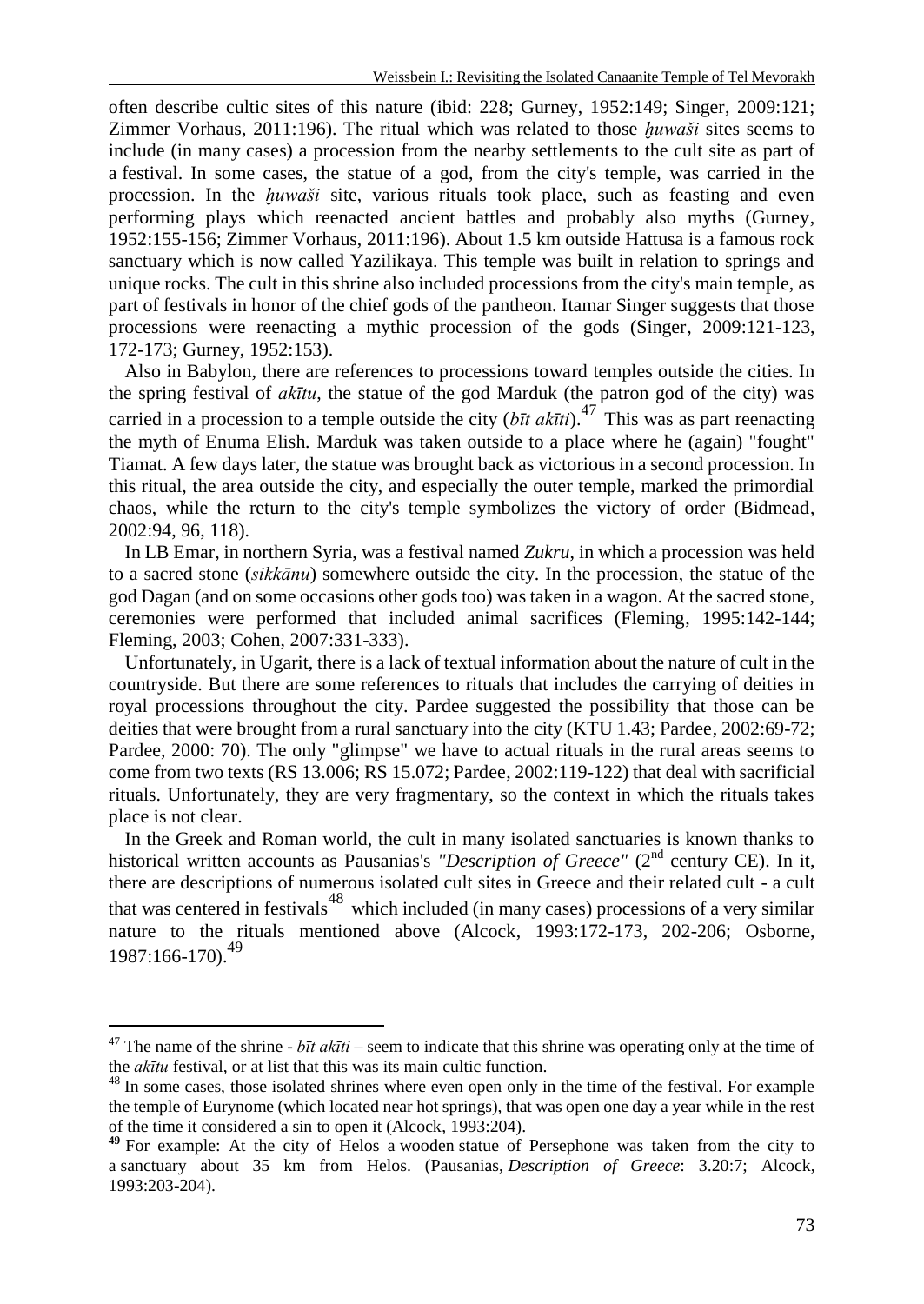Nadav Na'aman (1994:234), suggested that the rituals known from texts in Anatolia and Mesopotamia in relation to "out-of-town cultic sites" (which were mention above), can explain the possible nature of worship in isolated cult sites also in the southern Levant. Based on Na'aman's suggestion, and the examples which were presented, I suggest that the main ritual that took place in relation to the Tel Mevorakh temple was in a festival. Festival in which a procession could have been held between Tel Mevorakh and a temple of a main settlement in the region. The Procession could include carrying a statue of a deity, and some ceremony at the large courtyard in front of the temple. That suggested festival was probably related to some mythical story that involved the deity of the Tel Mevorakh temple and the natural surroundings of the site. Except for the time of the festival, throughout the year the temple could have been visited by individual worshipers, who sought the help of the temple's deity.

#### **TEL MEVORAKH AS A POLITICAL "BORDER SANCTUARY"**

Tel Mevorakh is located south of a significant natural barrier, which most probably in ancient times marked a political border between two different Canaanite political entities. This border was suggested by Na'aman, who attributes the northern Sharon (and in it Tel Mevorakh) to the territory of Gitti-Padalla (Jatt). In his view, the marshes of the southern Carmel Coast marked the border between the territory of this polity and that of Dor, which he saw as a major port city in the LB (Na'aman 1986:466).<sup>50</sup>

In the MB IIA, the "fortress" that was identified at Tel Mevorakh (strata XV-XIV) was clearly related to the major city of Tel Burga (25 ha.), a site located at the center of Hanadiv Valley, on the southern bank of the Taninim River. This fortress could have defended the border of a political entity in which Tel Burga was at the center or at least a major site in it. From the very limited excavations that were done at Tel Burga, it seems that it was occupied only in the MB IIA (Golani, 2011, Kochavi *et al*., 1981:43-53). If so, the center of power in the northern Sharon in the MB IIB and LB moved to some other site. In my opinion, Kh. Sitt Leila, which is located few kilometers to the east, may be a good candidate. In the very limited excavation that was conducted at this site, the entire sequence of the MB and LB was observed (Kovo, 1991; Kovo, 1993; Gadot & Tepper, 2009: No.138).

I suggest that Tel Mevorakh continues to the LB as a marker of the border of this northern "Sharonite" polity,<sup>51</sup> in this period as a "border sanctuary". A category of sanctuaries which is known well from the city-states of the Greek world (Alcock, 1993:172-173, 202; De Polignac, 1995: 32-88). This concept was suggested before by Aren Maeir, regarding the MB rural temples of Tel Kittan, Kfar-Ruppin and Tell el-Hayyat (Maeir, 2003:63-64); and by Y. Aharoni, regarding cult sites of the kingdoms of Israel in Judea (Aharoni, 1969). If the Tel Mevorakh temple is indeed a "border sanctuary" (in the Greek model), the temple had also a political function, which of course was intertwined with the religious function as a marker of a religious liminal space. In that case, the festivals with their processions from the settlements to the isolated border temple, as suggested above, were a ritual in which the

 $50$  Bunimovitz (1995: 328, Fig.11), and Finkelstein (1996: 234, Map.1) suggested that a border in the area of the Carmel Coast was north of Dor, marked by the Oren stream. By that, they include Dor as part of a Sharonite polity: Gitti-Padalla (Jatt) in Finkelstein's view and Ginti-Cirmil (Kh. Sitt Lyla) in Bunimovitz's.

<sup>&</sup>lt;sup>51</sup> Perhaps a marker of the north border of the city-state which centered at the large mound of Jatt (Ginti Kirmil or Gitti-Padala), which Kh. Sitt Leila was its northern daughter site.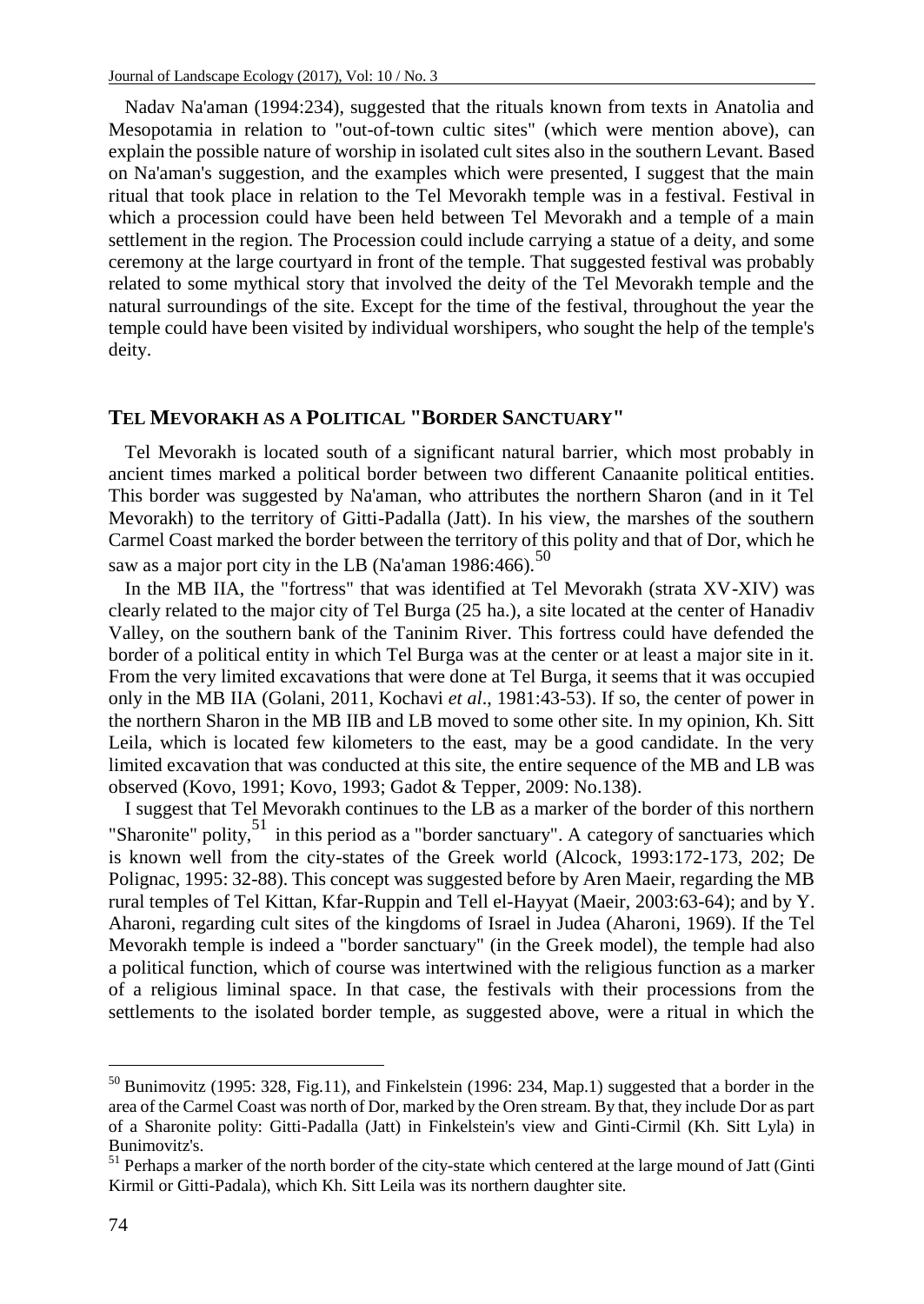community and its rulers defined their territory (Alcock, 1993:172-173, 202; Osborne, 1987: 168-170).

#### **CONCLUSIONS**

The reason that drew the local Canaanites to establish a cult site at Tel Mevorakh was its unique location in the ancient landscape, an isolated site far from any settlement and roads on the banks of a river and a marsh. It was surrounded by major water sources that were probably regarded as sacred by the locals together with the wild animals that lived in them.

The temple was part of the settlement system of the northern Sharon, which was mainly concentrated on the slopes of the Menashe hills to the east of the temple. For those sites, Tel Mevorakh was probably seen as a marker of a liminal space, a place that sits at the edge of their human world, of cultivated fields and settlements, and overlooks the divine mythical world where the gods were active, in the wild natural surroundings of Tel Mevorakh.

The significant natural barriers of the river and the marsh also seem to form a political border between a polity in the northern Sharon and the sites of the Carmel coast in the LB. If so, the temple should be seen also as a political "border sanctuary".

About the nature of the cult, I suggest the possibility that the main cultic activity in the temple was practice in a time of a festival that included a procession from the settlement in the east (or from a specific city temple), and ended with a ceremony at the temple of Tel Mevorakh.

### **REFERENCES**

Aharoni, Y. (1959). Zephath of Thutmose. *Israel Exploration Journal*. 9(2), pp. 110-122.

Aharoni, Y. (1969). Israelite Temples in the Period of the Monarchy. *Proceedings of the World Congress of Jewish Studies*. 1, pp. 69-74.

Aharoni, Y. (1987). *Eretz Israel in Biblical Times – A Geographical History*. Jerusalem: Yad Izhak Ben-Zvi Publications. (Hebrew).

Aharoni, Y & Avi-Yonah, M. (1993). *The Macmillan Bible Atlas – Completely Revised Third Edition*. Jerusalem. New York. Oxford. Singapore. Sydney: Carta, Macmillan Publishing Company.

Aḫituv, S. (1984). *Canaaite Toponyms in Ancient Egyptian Documents*. Jerusalem, Leiden: The Magnes Press - The Hebrew University, Brill.

Amar, Z. & Serri, Y. (2005). When did the water buffalo make its appearance in Eretz Israel?. *Cathedra*. 117, pp. 63-70. (Hebrew).

Amitzur, Y., Be'eri. R. & Getzov, N. (2016). "Tel Nahariyya", *Hadashot Arkhologiyot*. 128. Retrieved April, 2016 from: http://www.hadashot-esi.org.il/Report Detail Eng. aspx?id=25093&mag\_id=124.

Alcock, S.E. (1993). *Graecia Capta – The Landscapes of Roman Greece*. Cambridge: Cambridge University Press.

Artzy, M. (2006). The Carmel Coast during the Second Part of the Late Bronze Age: A Center for Eastern Mediterranean Transshipping. *Bulletin of the American Schools of Oriental Research*. 343, pp. 45-64.

Avi-Yonah, M. (1952). Mount Carmel and the God of Baalbek. *Israel Exploration Journal*. 2(2), pp. 118-124.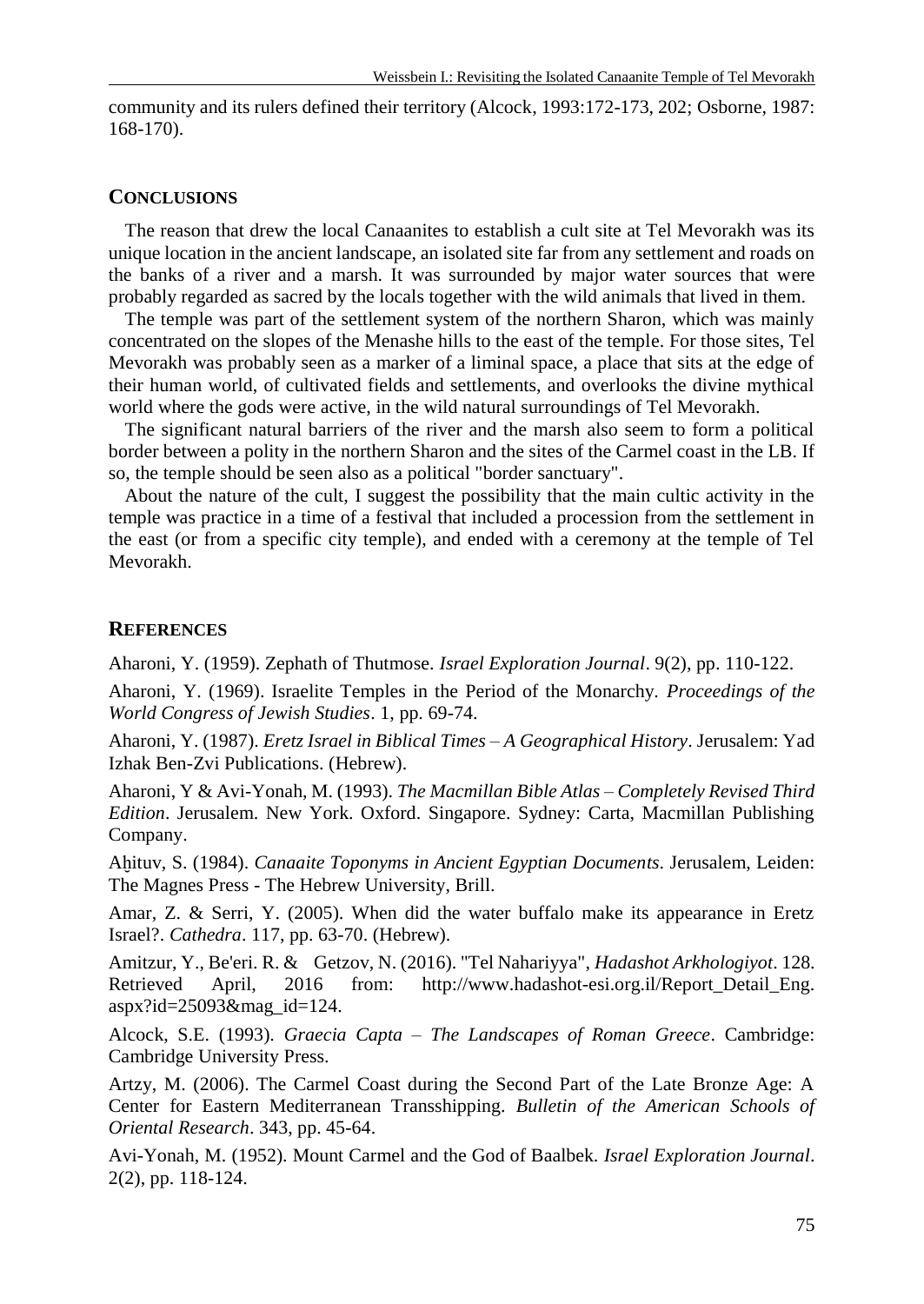Avitzur, S. (1988). The Kabara Swamps and Dov Kovlanov – Exterminator. in: Biger, G & Shiler, E (eds.). *Sites and Places in Eretz-Israel* (pp. 51-60). Jerusalem: Ariel. (Hebrew).

Beierkuhnlein, C. (2015). Bos primigenius in Ancient Egyptian art. *Frontiers of Biogeography*. 7(3), pp. 107-118.

Berlin, A.M. (1999). The Archaeology of Ritual: The Sanctuary of Pan at Banias/Caesarea Philippi. *Bulletin of the American Schools of Oriental Research*. 315, pp. 27-45.

Ben-Arieh, Y., Nashiv, Y. & Reichman, S. (1962a). The Southern Carmel Coastal Plain. *Yediot Bahaqirat Eretz-Israel Weatiqoteha*. pp. 3-14. (Hebrew).

Ben-Arieh, Y., Nashiv, Y. & Reichman, S. (1962b). Land Utilization in the Southern Carmel Coastal Plain. *Yediot Bahaqirat Eretz-Israel Weatiqoteha*. pp. 48-70. (Hebrew).

Ben-Dor, I. (1951). A Canaanite Temple at Nahariya. *Eretz-Israel: Archaeological, Historical and Geographical Studies*. 1, pp. 17-28. (Hebrew).

Bidmead, J. (2002). *The Akitu Festival – Religious Continuity and Royal Legitimation in Mesopotamia*. New Jersey: Gorgias press.

Bilik, E. (1973). The reʾem. *Beit Mikra: Journal for the Study of the Bible and Its World*. 3, pp. 382-386. (Hebrew).

Biran, A. (1994). *Biblical Dan*. Jerusalem: Israel Exploration Society, Hebrew Union College.

Brown, F., Driver, S.R. & Briggs, C.A. *The Brown-Driver-Briggs Hebrew and English lexicon: With an appendix containing the Biblical Aramaic*. Peabody: Hendrickson.

Bunimovitz, S. (1989). *The Land of Israel in the Late Bronze Age: A Case Study of Socio-Cultural Change in a Complex Society*. Tel Aviv: PhD dissertation, Tel Aviv University.

Bunimovitz, S. (1994). Socio-Political Transformations in the Central Hill Country in the Late Bronze-Iron I Transition. in: Finkelstein, I & Na'aman, N (eds.). *From Nomadism to Monarchy – Archaeological and Historical Aspects of Early Israel* (pp. 179-202). Jerusalem: Yad Izahak Ben-Zvi, Israel Exploration Society.

Canaan, T. (1927). *Mohammedan Saints and Sanctuaries in Palestine*. London: Luzac.

Cohen, Y. (2007). Public Religious Sentiment and Personal Piety in the Ancient Near Eastern City of Emar during the Late Bronze Age. *Religion Compass*. 1(3), pp. 329-340.

Conder, C.R & Kitchener, H.H. (1880). *Map of Palestine in 26 sheets. one inch to a mile 1/63,360, Sheet VII.* London Palestine exploration fund. Retrieved August, 2017 from: http://amudanan.co.il/.

Conder, C.R. & [Kitchener, H.H. \(1882\).](https://archive.org/search.php?query=creator%3A%22Kitchener%2C+Horatio+Herbert+Kitchener%2C+Earl%2C+1850-1916%22) *The survey of western Palestine: memoirs of the topography, orography, hydrography, and archaeology – Vol. II: Sheets VII-XVI – Samaria*. London: Palestine exploration fund.

del Olmo Lete, G & Sanmartín. J. (2004). *A dictionary of the Ugaritic language in the alphabetic tradition*. Leiden, Boston: Brill.

de Polignac, F. (1995). *Cults, territory, and the origins of the Greek city-state*. Chicago, London: University of Chicago press.

Dothan, M. (1956). The Excavations at Nahariyah: Preliminary Report (Seasons 1954/55). *Israel Exploration Journal*. 6(1), pp. 14-25.

Eisenberg, E. (1977). The Temples at Tell Kittan. *The Biblical Archaeologist*. 40(2), pp. 77-81.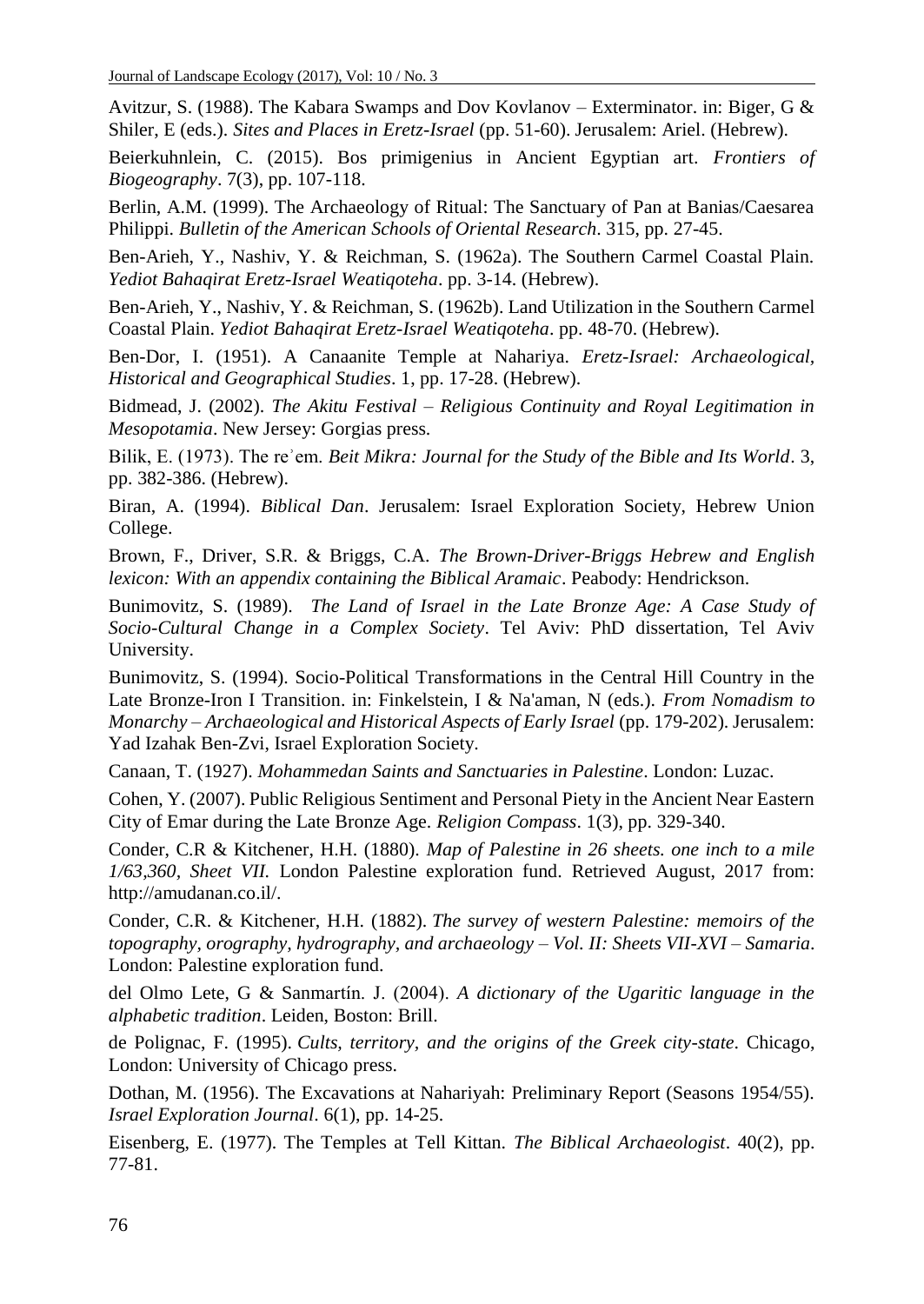Falconer, S.E. (1995). Rural Responses to Early Urbanism: Bronze Age Household and Village Economy at Tell el-Hayyat, Jordan. *Journal of Field Archaeology*. 22(4). pp. 399-419.

Faust, A. (2007). The Sharon and the Yarkon Basin in the Tenth Century BCE: Ecology, Settlement Patterns and Political Involvement. *Israel Exploration Journal*. 57(1). pp. 65-82.

Finkelstein, I. (1986). *The Archaeology of the Period of Settlement and Judges*. Tel Aviv: Hakibbutz Hameuchad, Israel Exploration Society.

Finkelstein, I. Middle Bronze Age 'Fortifications': A Reflection of Social Organization and Political Formations. *Tel Aviv*, 19:2 (1992). pp. 201-220.

Finkelstein, I. (1996). The Territorial-Political System of Canaan in the Late Bronze Age. *Ugarit-Forschungen.* 28, pp. 221-255.

Fleming, D.E. (1995). More Help from Syria: Introducing Emar to Biblical Study. *The Biblical Archaeologist*. 58(3), pp. 139-147.

Fleming, D. (2003). The Zukru Festival (1.123). in: Hallo, W.W (ed.). *The Context of Scripture – Archival Documents from the Biblical World -* Vol.1 (pp. 431-436). Leiden, Boston: Brill

Franken, H.J. (1992). *Excavation at Tell Deir 'Alla – The Late Bronze Age Sanctuary*. Louvain: Peeters Press.

Gadot, Y & Tepper, Y. (2009). *Regavim – 49*. The Archeological Survey of Israel. Retrieved April, 2009 from: http://www.antiquities.org.il/survey/new/default\_en.aspx.

Getzov, N & Frankel, R. (2012). *ʿAmqa – 5*. the Archaeological Survey of Israel. Retrieved April, 2009 from: http://www.antiquities.org.il/survey/new/default\_en.aspx.

Gihon, M. (1974). *Carta's Atlas of Palestine from Bethther to Tel Hai: Military History*. Jerusalem: Carta.

Gihon, M. (2003). *Napoleon in the Holy Land*. Efi Meltzer. (Hebrew).

Gilboa, A. & Sharon, I. (2008). Between the Carmel and the Sea - Tel Dor's Iron Age Reconsidered. *Near Eastern Archaeology*. 71(3), pp. 146-171.

Golani, A. (2011). A Built Tomb from Middle Bronze Age II A and Other Finds at Tel Burga in the Sharon Plain. *'Atiqot*. 68. pp.69-98.

Goren, Y., Finkelstein, I. & Na'aman. N (eds.). (2004). *Inscribed in Clay - Provenance Study of the Amarna Letters and other Ancient Near Eastern Texts*. Tel Aviv: Emery and Claire Yass Publications in Archaeology.

Gurney, O.R. (1952). *The Hittites*. Melbourne, London: Baltimore Pelican Books.

Guettel Cole, S. (1994). Demeter in the Ancient Greek City and its Countryside. in: Alcock, S.E & Osborne, R (eds.). *Placing the Gods –Sanctuaries and Sacred Space in Ancient Greece* (pp. 199-216). Oxford: Clarendon press.

Green, M. (1998). Humans as Ritual Victims in the Later Prehistory of Western Europe. *Oxford Journal of Archaeology*. 17(2), pp 169–190.

Grinberg, J.D, (1991), *Hellenistic Phoenicia*, Oxford: Clarendon Press.

Haniel, E. (1929). The reʾem (wild ox - Bos-primigenius). *Leshonenu: A Journal for the Study of the Hebrew Language and Cognate Subjects*, pp.228-233. (Hebrew).

Herr, L.G. (1983). The Amman Airport Structure and the Geopolitics of Ancient Transjordan. *The Biblical Archaeologist*. 46(4), pp. 223-229.

Jidejian, N. (1968). *Byblos Through the Ages*. Beirut: Dar el-Machreq.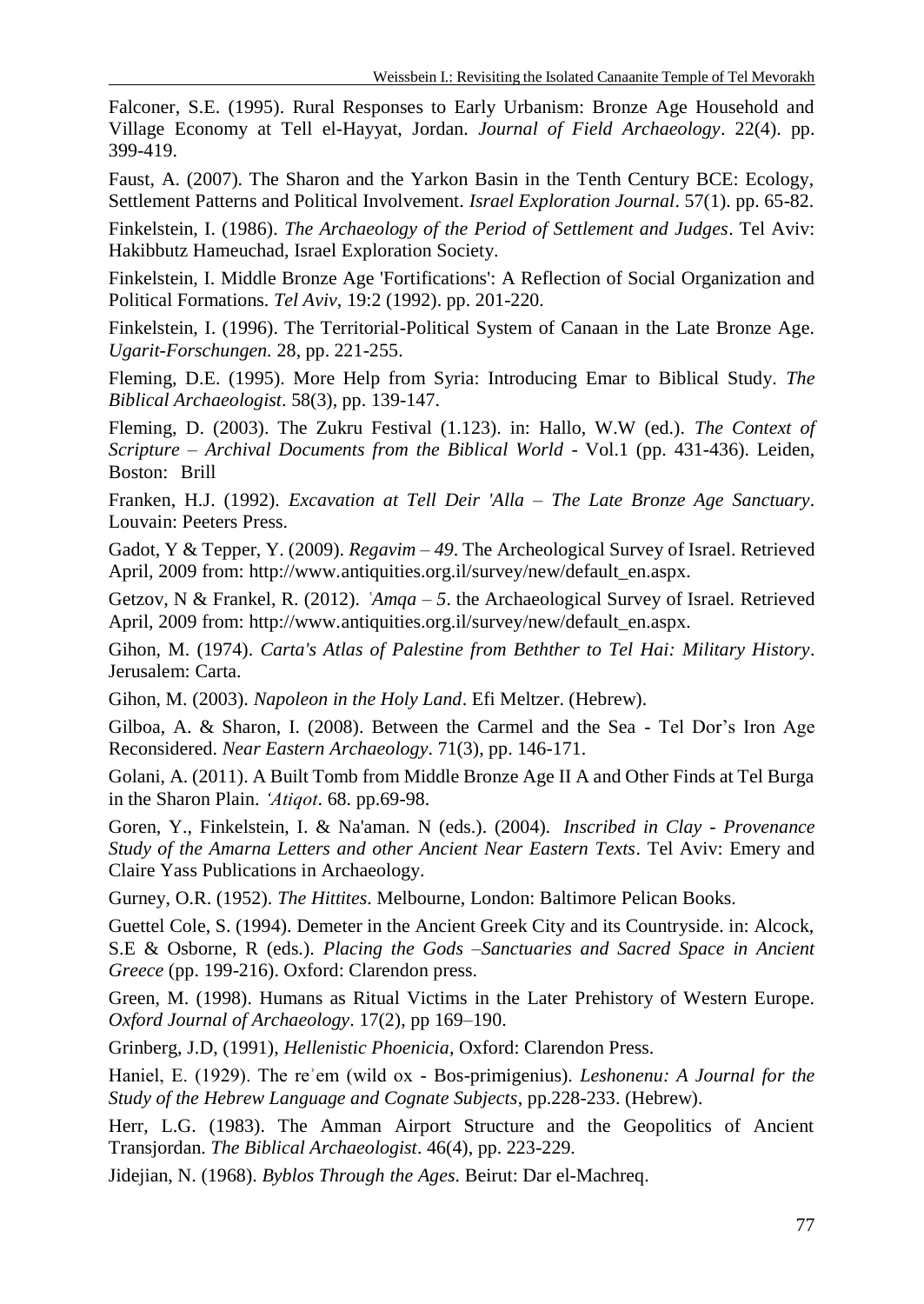Karmon, Y. (1959). Geographical Conditions in the Sharon Plain and their Impact on its Settlement. *Bulletin of the Israel Exploration Society*. pp. 111-133. (Hebrew).

Kallai, Z. (1962). Carmel, Mount Carmel. in: *Encyclopaedia Biblica* (Vol IV, pp. 324-329). Jerusalem: Bialik Institute. (Hebrew).

Kedar, B.Z. (1991). *Looking Twice at the Land of Israel: Aerial photographs from 1917-18 and 1987-91*. Jerusalem: Yad Ben-Zvi Press. Ministry of Defence.

Knauf, E.A. (1978). The Uniqueness of the LB Temple at Tell Mevorak. *The Biblical Archaeologist*, 41(4), p. 135.

Kochavi, M., Beck, P. & Gophna, R. (1981). Aphek-Antipatris, Tel Poleg, Tel Zeror and Tel Burga: Four Fortified Sites of the Middle Bronze Age IIA in the Sharon Plain. *Eretz-Israel: Archaeological, Historical and Geographical Studies*. 15, pp. 28-62.

Kovo, G. (1991). Tel Ẓefi. *Hadashot Arkheologiyot*. 96. p. 43. (Hebrew).

Kovo, G. (1993).Tel Zefi - 1991 / - 1991. *Hadashot Arkheologiyot*. 100. pp. 31-32. (Hebrew).

KTU = Dietrich, M., O. Loretz, O. & Sanmartín, J. (1995). *The Cuneiform Alphabetic Texts from Ugarit, Ras Ibn Hani and Other Places*. Münster: Ugarit-Verlag.

Livi, V. (2006). Religious Locals in the Territory of Minturnae Aspect of Romanization. in: Harvey, P.B & Schultz, C.E (eds.), *Religion in Republican Italy* (pp. 90-116). Cambridge: Cambridge University Press.

Maeir, A.M. (2003). Does Size Count? Urban and Cultic Perspectives on the Rural Landscape during the Middle Bronze II Period. in: Maeir, A.M., Dar, S. & Safrai, Z (eds.), *The Rural Landscape of Ancient Israel* (pp. 61-69). Oxford: BAR International Series.

Margalit, B. (1989). KTU 1.92 (Obv.): A Ugaritic Theophagy. *Aula Orientalis*. 7, pp. 67-80.

Mazar, A. (1980). *Excavation At Tell Qasila – Part One: The Philistine Sanctuary - Architecture and Cult Objects*. Jerusalem: Qedem 12. The Hebrew University of Jerusalem.

Mazar, A. (2000). Sacred Tree in the Chalcolithic Shrine at En Gedi: A Suggestion. *Bulletin of the Anglo-Israel Archaeological Society*. 18, pp. 31-36.

Mullins, R.A & Mazar, A. (2007). The Stratigraphy and Architecture of the Middle and Late Bronze Ages: Strata R-5 – T-1A. in: Mazar, A & Mullins, R.A. *Excavations at Tel Beth-Shean 1989-1996 – Vol. III: The Middle and Late Bronze Age Strata in Area R*. Jerusalem: Israel Exploration Society, The Institute of Archaeology, The Hebrew University of Jerusalem, pp.39-241.

Münnich, M. (2005). The Cult of Bronze Serpents in Ancient Canaan and Israel. *Iggud: Selected Essays in Jewish Studies*. 1, pp. 39\*-56\*.

Na'aman, N. (1986). The Canaanite city-states in the Late Bronze Age and the inheritances of the Israelite tribes. *Tarbiz*. 55, pp. 463-488. (Hebrew).

Na'aman, N. (1994). The 'Conquest of Canaan' in the Book of Joshua and in History. in: Finkelstein, I. & Na'aman, N (eds.), *From Nomadism to Monarchy – Archaeological and Historical Aspects of Early Israel* (pp. 218-281). Jerusalem: Yad Izahak Ben-Zvi, Israel Exploration Society.

Naeh, L. (2012). *Miniature Vessels and Seven-Cupped Bowels in the Middle Bronze Age Temple of Nahariya – Their Role and Meaning in Light of Cultic Miniature and Complex Vessels of the Middle Bronze Age*. Jerusalem: The Institute of Archaeology. The Hebrew University of Jerusalem. (Hebrew).

Ne'eman. Y. (1990). *Ma'anit – 54*. The Archeological Survey of Israel. Retrieved November, 2015 from: http://www.antiquities.org.il/survey/new/default\_en.aspx.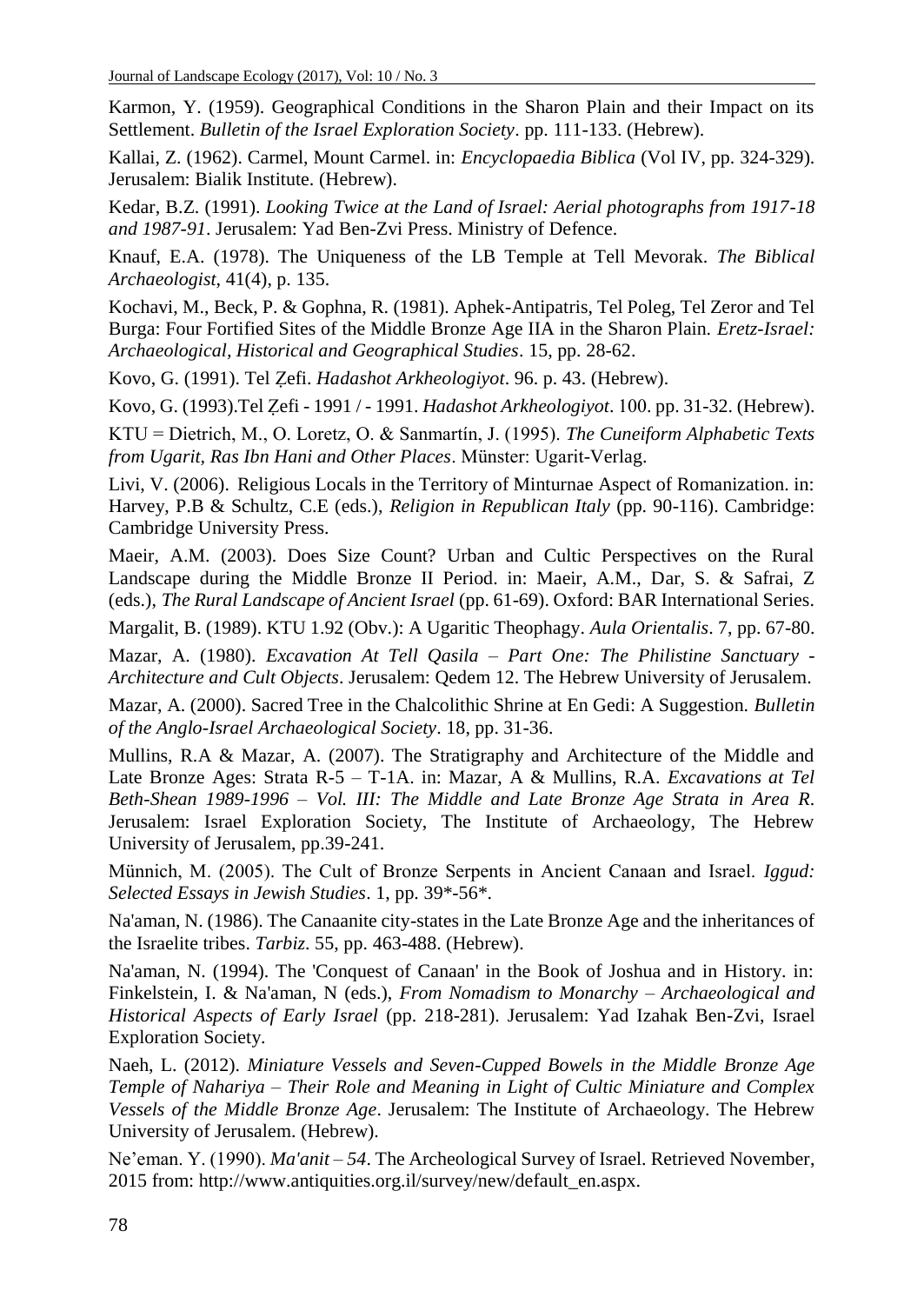Ne'eman, Y., Sender, S. & Oren, E. (2000). *Mikhmoret – 52, Hadera – 53*. The Archeological Survey of Israel. Retrieved April, 2007 from: http://www.antiquities. org.il/survey/new/default\_en.aspx.

Negev, A. (1966). New Inscriptions from the High-Level Aqueduct of Caesarea. *Yediot Bahaqirat Eretz-Israel Weatiqoteha*. 30(1-2), pp. 136-141. (Hebrew).

Ökse, A.T. (2011). Open Air Sanctuaries of the Hittites. in: Genz, H. & Mielke, D.P (ed.). *Insights into Hittite History and Archaeology* (pp. 219-240). Leuven, Paris: Colloquia Antiqua. Peeters.

Olami, Y. & Peleg, Y. (1975). The Aqueducts of Caesarea. *Qadmoniot: A Journal for the Antiquities of Eretz-Israel and Bible Lands*. 30/31(2/3), pp. 83-86. (Hebrew).

Olami, Y., Sender, S. & Oren. E. (2005a). *Dor – 30*. The Archeological Survey of Israel. Retrieved June, 2005 from: http://www.antiquities.org.il/survey/new/default\_en.aspx.

Olami, Y., Sender, S. & Oren. E. (2005b). *Binyamina – 48*. The Archeological Survey of Israel. Retrieved June, 2005 from: http://www.antiquities.org.il/survey/new/default\_en.aspx.

Osborne, R. (1987). *Classical Landscape with Figures – The Ancient Greek City and its Countryside*. London: Sheridan House.

Pardee, D. (2000). Ugaritic Studies at the End of the 20th Century. *Bulletin of the American Schools of Oriental Research*. 320, pp. 49-86.

Pardee, D. (2002). *Ritual and Cult at Ugarit*. Atlanta: Society of Biblical Literature.

Paton, L.B. (1919-1920). Survivals of Primitive Religion in Modern Palestine. *The Annual of the American School of Oriental Research in Jerusalem*. 1, pp. 51-65.

Pedley, J.G. (2005). *Sanctuaries and the Sacred in the Ancient Greek World*. Cambridge, New York, Melbourne, Madrid, Cape Town, Singapore, Sao Paulo: Cambridge University Press.

Peleg, Y. (1990). The Storage Lake of the Low-Level Aqueduct to Caesarea. *Cathedra: For the History of Eretz Israel and Its Yishuv*. 56, pp. 19-32. (Hebrew).

Peatfield, A. (2009). The Topography of Minoan Peak Sanctuaries Revisited. *Hesperia Supplements - Essays on Ritual and Cult in Crete in Honor of Geraldine C. Gesell*. 42, pp. 251-259.

Perlmuter, M. (2008). *Springs and Streams in Israel 2008 – Report of The Society for the Protection of Nature on the State of the Water in the Springs and the Streams.* The Society for the Protection of Nature in Israel, Retrieved April, 2008 from: [www.teva.org.il.](http://www.teva.org.il/)

Porath, Y., Gendelman, P. & Arnon, Y. (2007). An Ancient Flour Mill on the Northern Dam of the 'Tanninim Reservoir'. *ʿAtiqot*. 56, pp. 151-166. (Hebrew).

Raban-Gerstel, N., Zohar, I., Bar-Oz, G., Sharon, I. & Gilboa, A. (2008). Early Iron Age Dor (Israel): A Faunal Perspective. *Bulletin of the American Schools of Oriental Research*. 349, pp. 25-59.

Roller, D. (1982). The Northern Plain of Sharon in the Hellenistic Period. *Bulletin of the American Schools of Oriental Research*. 247, pp. 43-52.

Ronen, A. & Olami, Y. (1978). *'Atlit – 26*. The Archeological Survey of Israel. Retrieved July, 2016 from: http://www.antiquities.org.il/survey/new/default\_en.aspx.

Rothenberg, B. (1993). *Timnaʿ*. in: Stern, E. *The New Encyclopedia of Archaeological Excavations in the Holy Land*. 4. Jerusalem: Israel Exploration Society, pp. 1475-1486.

Salyer, W.C. (1947). Swamp Goddess. *The Classical Journal*. 42(7), pp. 407-413.